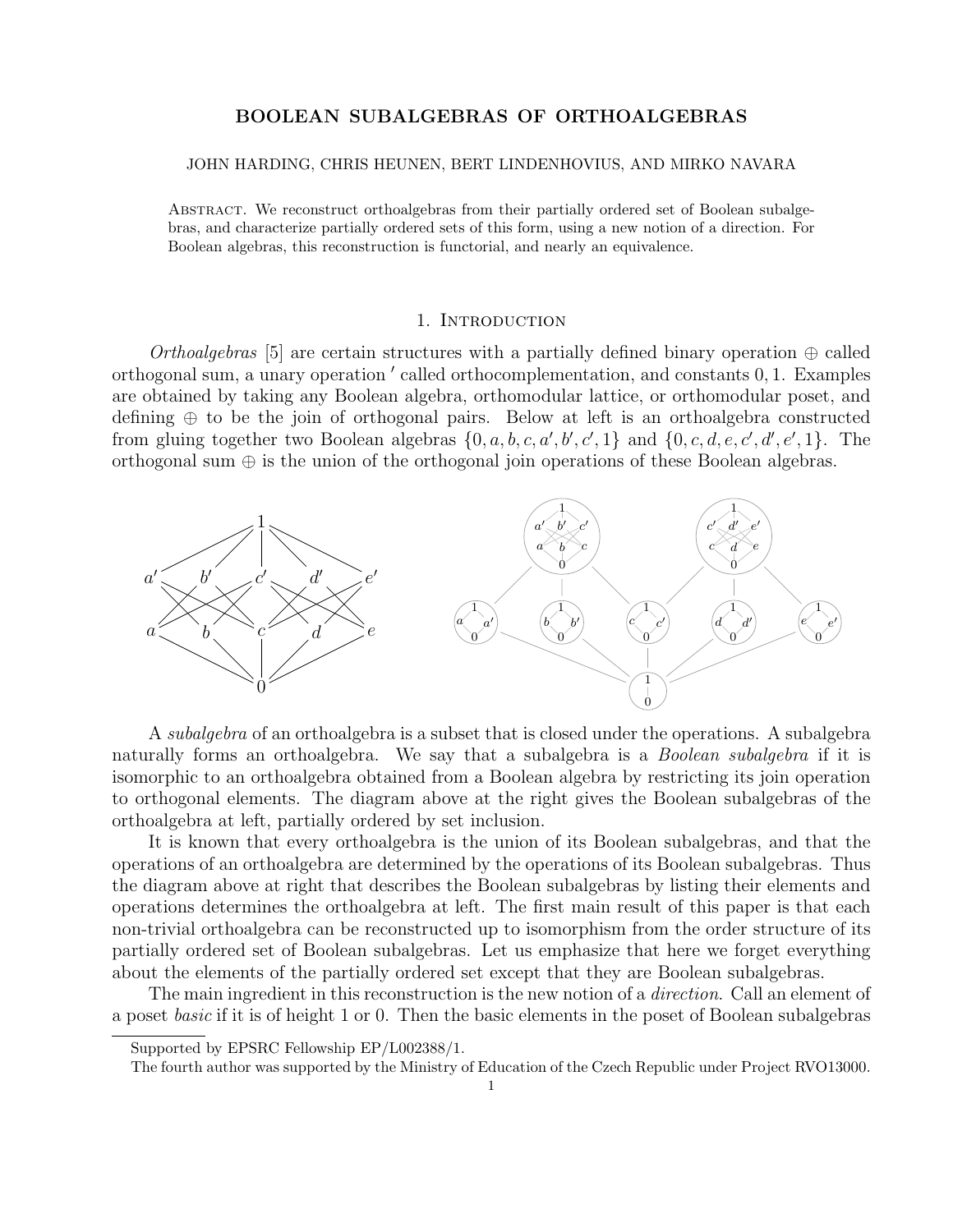of an orthoalgebra are the subalgebras  $\{0, a, a', 1\}$  given by some element a of the orthoalgebra. In each Boolean subalgebra B covering  $\{0, a, a', 1\}$  in this poset of Boolean subalgebras, we can consider the subalgebra  $\downarrow a \cup \uparrow a'$ . This will be equal to either  $\{0, a, a', 1\}$  or to B depending on which of  $a$  or  $a'$  is basic in  $B$ . A direction assigns a consistent choice of this to each cover of  $\{0, a, a', 1\}$ . If we assume that maximal Boolean subalgebras are not small, i.e. having 4 or fewer elements, each basic element  $\{0, a, a', 1\}$  in this poset will have exactly 2 directions, and these serve the role of  $a$  and  $a'$  in an isomorphic copy of the given orthoalgebra built from the directions.

The second result of this paper is a characterization of the partially ordered sets that arise as those of Boolean subalgebras of an orthoalgebra. Certain obvious properties of the poset of Boolean subalgebras are abstracted to form what we call orthodomains, but these basic properties are not sufficient. The crucial ingredient is to have an orthodomain with enough directions. This is somewhat analogous to the characterization of lattices of open sets of topological spaces as frames with enough points. We then show that the orthodomains with enough directions whose structure is fundamentally determined at height 3 are the posets that are isomorphic to the Boolean subalgebra posets of orthoalgebras. As an interesting byproduct, if one wanted to describe an orthoalgebra by giving its poset of Boolean subalgebras, our results show that it is sufficient to give the poset of Boolean subalgebras of height 3 or less, in other words, the poset of its Boolean subalgebras having at most 16 elements, and one cannot do better.

The third result of this paper is an investigation of functorial aspects of the reconstruction. We have to make some exceptions because the Boolean algebra with 1 element and the Boolean algebra with 2 elements have the same partially ordered set of Boolean subalgebras. Similarly, the Boolean algebra with 4 elements has 2 automorphisms, whereas the lattice of its Boolean subalgebras has only 1 automorphism. We prove that the category of Boolean algebras is, up to these restrictions, equivalent to that of Boolean orthodomains. Extending these results to the orthoalgebra setting remains a work in progress.

These results fit in an established line of research. Sachs showed that every Boolean algebra with at least 4 elements is determined by its lattice of Boolean subalgebras [17]. Grätzer  $et$ . al. characterized the lattices that arise this way, and reconstructed the original Boolean algebra as a direct limit. Sachs' result extends to orthomodular lattices [8], and has versions relating  $C^*$ -algebras and von Neumann algebras to their posets of abelian subalgebras [3, 7] that are considered in the topos approach to quantum mechanics [10]; for a thorough account see [13]. Grätzer's limit approach was lifted to a more general setting in [9].

There are two paths for yet more general structures than the orthoalgebras considered here, the partial Boolean algebras of Kochen and Specker [12], and effect algebras [4]. There are two non-isomorphic partial Boolean algebras having the same poset of Boolean subalgebras with one an orthoalgebra and the other not. Effect algebras which are not lattices even need not be unions of some "nice" maximal subalgebras, e.g., sub-MV-algebras [16]. These are fundamental barriers to lifting results to the partial Boolean algebra or effect algebra setting. A version of our results for effect algebras would be worth exploring, but would require a modification of the notion of a Boolean subalgebra as is seen by considering the 3-element effect algebra. Perhaps subalgebras that are effect algebra quotients of Boolean algebras may be a path.

This paper is organized in the following way. Section 2 starts by describing directions in the Boolean setting, and Section 3 introduces orthoalgebras and their Boolean subalgebras. In Section 4 directions are generalized to orthoalgebras and used to reconstruct an orthoalgebra A from its partially ordered set  $BSub(A)$  of Boolean subalgebras. Directions are used again in Section 5 to characterize the orthodomains that are isomorphic to  $BSub(A)$  for an orthoalgebra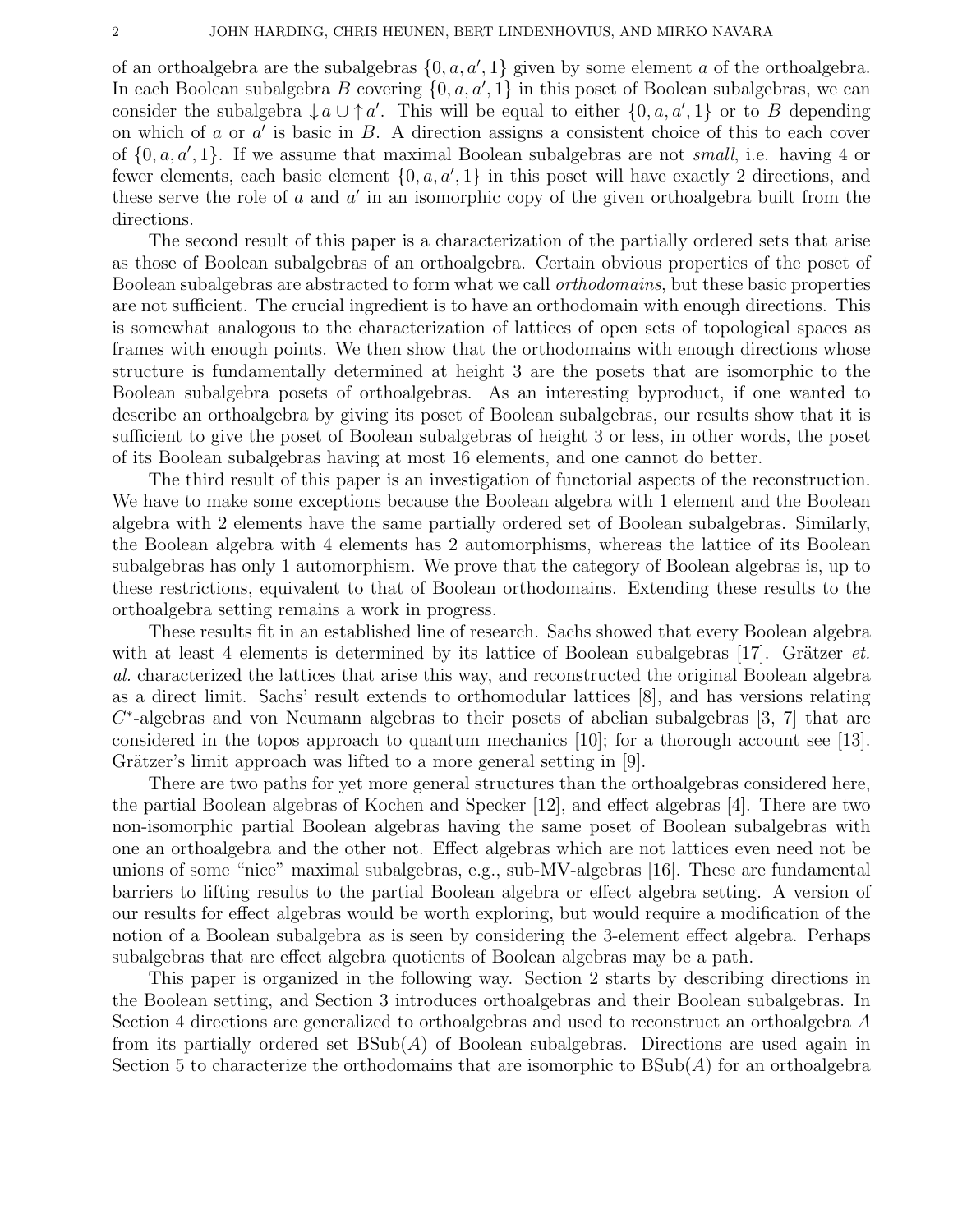A. Section 6 discusses the functoriality of these constructions in the Boolean setting, and Section 7 provides concluding remarks.

### 2. Subalgebras of Boolean algebras and their directions

We use standard terminology for partially ordered sets, as in e.g. [1]. In particular, for an element x of a partially ordered set  $X$ , denote its principal ideal and principal filter by

 $\downarrow x = \{w \in X \mid w \leq x\}$  and  $\uparrow x = \{y \in X \mid x \leq y\}.$ 

**Definition 2.1.** Write  $\text{Sub}(B)$  for the set of Boolean subalgebras of a Boolean algebra B partially ordered by inclusion with  $\perp$  its least element and  $\top$  its largest element.

Since the intersection of Boolean subalgebras is a subalgebra,  $\text{Sub}(B)$  is a complete lattice, and since finitely generated Boolean algebras are finite, the compact elements of this lattice are the finite Boolean subalgebras of  $B$ . Here we recall that an element  $x$  of a partially ordered set X with directed joins is *compact* if  $x \leq \bigvee Y$  for a directed subset  $Y \subseteq X$  implies that  $x \leq y$ for some  $y \in Y$ . Since every Boolean algebra is the union of its finite subalgebras, Sub(B) is an algebraic lattice. The algebraic lattices of the form  $\text{Sub}(B)$  were characterized by Grätzer et. al. [6] as follows. Here we recall that a partition lattice is a lattice that is isomorphic to the lattice of the partitions of a set.

**Theorem 2.2.** [6] A poset X is isomorphic to  $\text{Sub}(B)$  for a Boolean algebra B if and only if:

- $(1)$  X is an algebraic lattice;
- (2)  $\downarrow x$  is a finite partition lattice for each compact element x of X.

We call such lattices *Boolean domains*.

Definition 2.3. A subalgebra of a Boolean algebra is called a *(principal) ideal subalgebra* when it is of the form  $I \cup I'$  for a (principal) ideal I, where  $I' = \{a' \mid a \in I\}$ .



Principal ideal subalgebras are of the form  $\downarrow a \cup \uparrow a'$  for  $a \in B$ . They will play a central role throughout the paper. To describe their use, we begin with the order-theoretic characterization of ideal subalgebras given by Sachs [17].

**Definition 2.4.** An element x of a lattice is *dual modular* if  $(x \vee y) \wedge z = x \vee (y \wedge z)$  for each z with  $x \leq z$  and  $(w \vee x) \wedge y = w \vee (x \wedge y)$  for each y with  $w \leq y$ .

**Lemma 2.5.** [17, Theorem 1] The dual modular elements of  $\text{Sub}(B)$  are the ideal subalgebras.

The least element  $\perp$  of the Boolean domain Sub(B) is  $\{0,1\}$ , the largest element  $\top$  is B, and the atoms of Sub(B) are the elements  $\{0, a, a', 1\}$  for  $a \neq 0, 1$ . Hence there is a bijection between complementary pairs  $\{a, a'\}$  in B and elements of Sub(B) that are either  $\perp$  or an atom.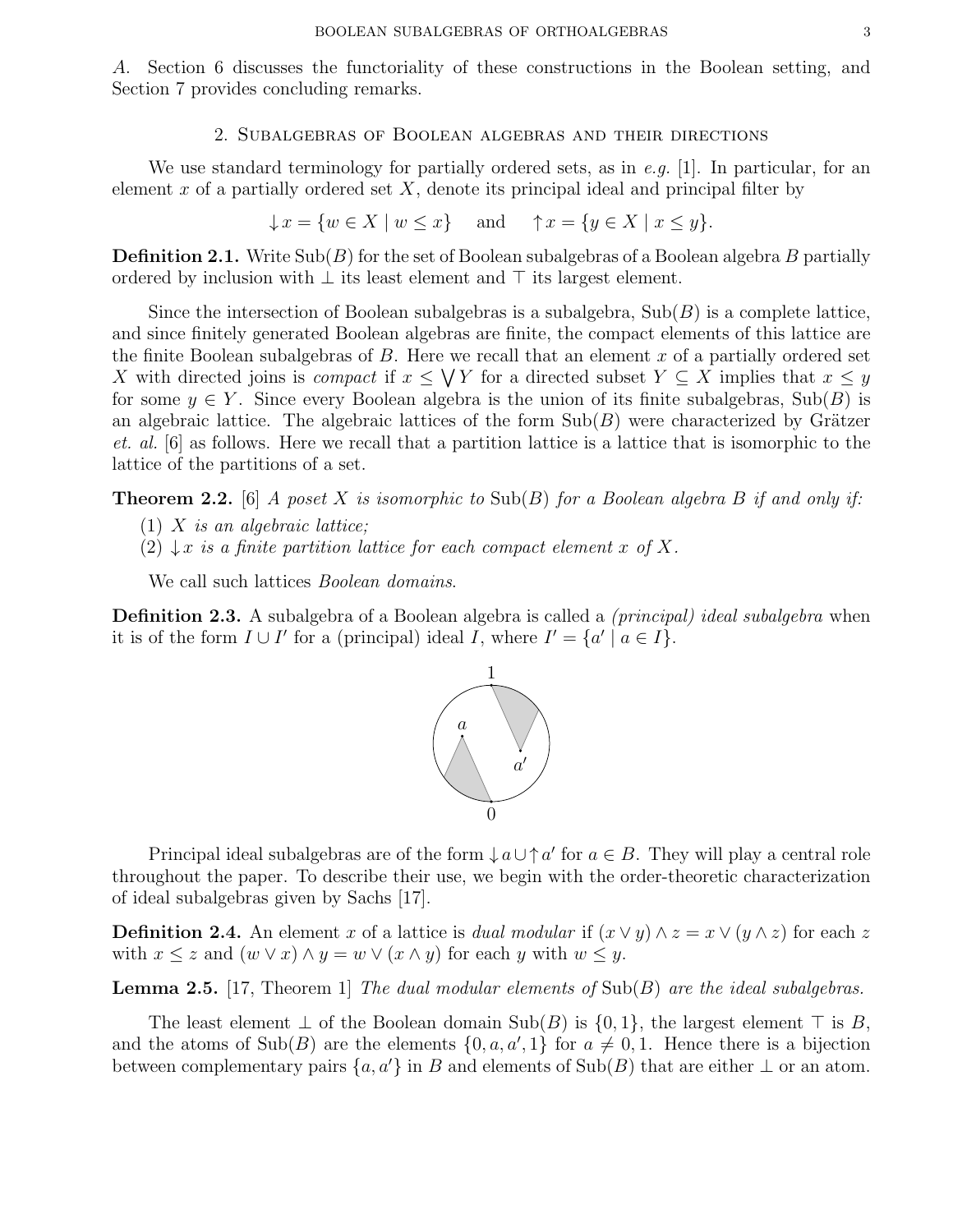Definition 2.6. Call an element of a poset with a least element *basic* if it is either an atom or the least element.

**Lemma 2.7.** For a Boolean algebra B, the basic elements of  $\text{Sub}(B)$  that are dual modular are  $\{0, a, a', 1\}$  where either  $a, a'$  is basic. In fact, they are principal ideal subalgebras.

*Proof.* Follows immediately from Lemma 2.5.

Our key definition is the following:

**Definition 2.8.** For B a Boolean algebra, we define the mapping  $\varphi: B \to (\text{Sub}(B))^2$  by

$$
\varphi(a) = (\downarrow a \cup \uparrow a', \downarrow a' \cup \uparrow a).
$$

We call  $\varphi(a)$  the *principal pair* corresponding to a.

We call a Boolean algebra *small* if it has at most 4 elements. Our aim is to show that if B is not small, than  $\varphi$  is one-to-one, and to characterize the range of  $\varphi$  in purely order-theoretical terms. This will allow us to reconstruct an isomorphic copy of B from the poset  $\text{Sub}(B)$ . We formulate this for a general Boolean domain rather than a special case of  $\text{Sub}(B)$  for a Boolean algebra B, although all are isomorphic to such.

**Definition 2.9.** Let X be a Boolean domain. A *principal pair* of X is an ordered pair  $(y, z)$  of dual modular elements of X that satisfies one of the following conditions:

- (1)  $y = \top$ , z is a basic element;
- (2)  $z = \top$ , y is a basic element;
- (3)  $y \vee z = \top$  and  $y \wedge z$  is a basic element which is not dual modular.

We say that a principal pair  $(y, z)$  (as well as  $(z, y)$ ) is a principal pair for the basic element x if  $y \wedge z = x$ . Write Pp(X) for the set of principal pairs of X.

**Remark 2.10.** Notice that in Definition 2.9 the element  $y \wedge z = x$  is always basic and it is dual modular iff case (1) or (2) applies. Therefore, if x is a dual modular basic element, then  $(x, \top)$ and  $(T, x)$  are the only principle pairs for x.

If  $B = \{0, 1\}$ , then  $\bot = \top$  and  $\varphi[B] = \text{Pp}(\text{Sub}(B)) = \{(\top, \top)\}\$ . If B has 4 elements, then  $B = \{0, a, a', 1\} = \top$ ,  $a \notin \{0, 1\}$ , and  $\varphi[B] = \text{Pp}(\text{Sub}(B)) = \{(\bot, \top), (\top, \bot), (\top, \top)\}$ , where  $(\top, \top) = \varphi(a) = \varphi(a')$ . A principal pair  $(y, z)$  satisfies  $y = z$  only if B is small and  $y = z = \top$ .

**Proposition 2.11.** Let B be a Boolean algebra,  $a \in B$ , and  $x = \{0, a, a', 1\}$  be the corresponding basic element of Sub(B). For the map  $\varphi$  of Definition 2.8,  $\varphi(a)$  and  $\varphi(a')$  are the only principle pairs for x, and if B is not small these are distinct. So the image  $\varphi[B]$  is  $\text{Pp}(\text{Sub}(B))$ , and if B is not small then  $\varphi: B \to \mathrm{Pp}(\mathrm{Sub}(B))$  is a bijection.

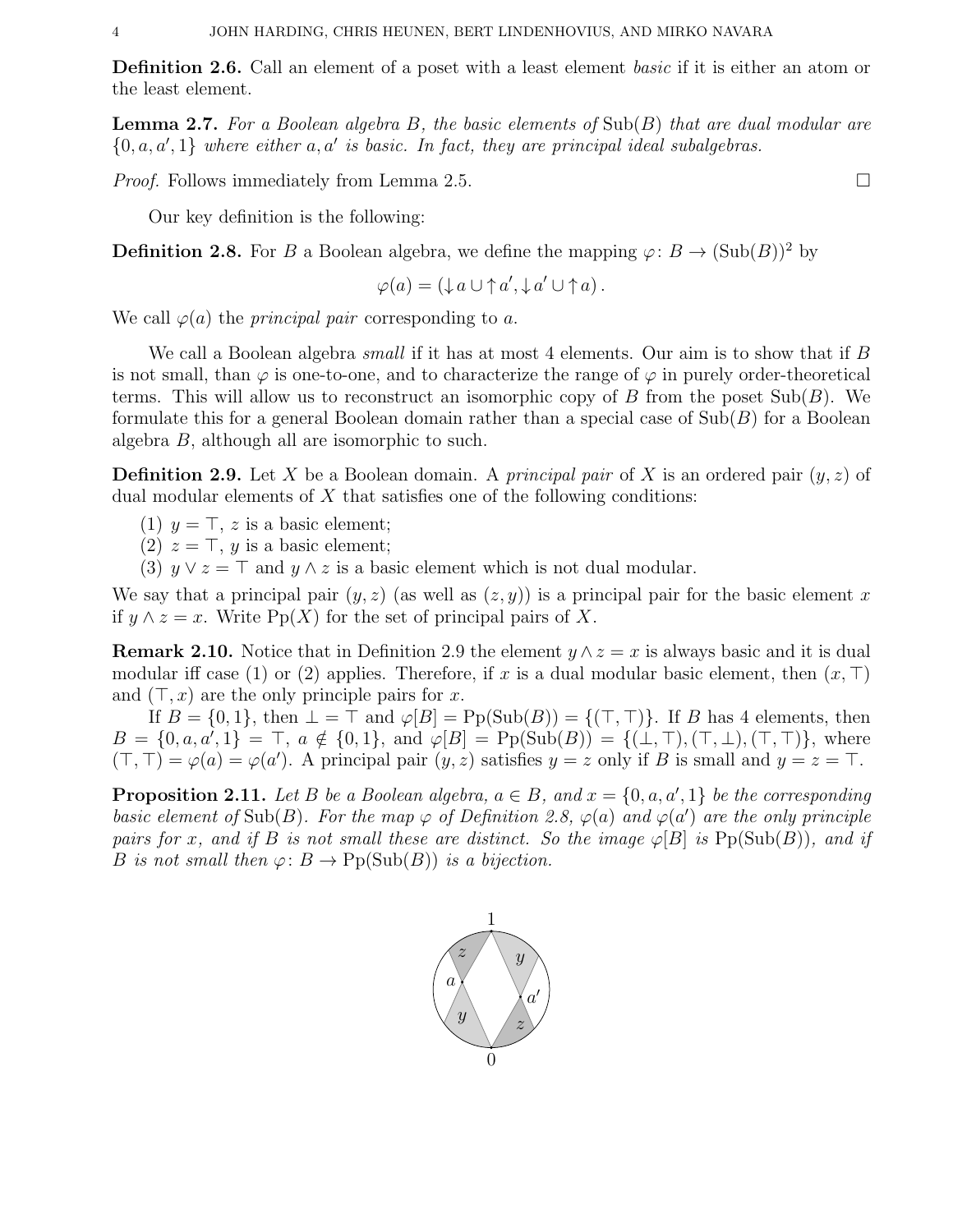*Proof.* If a is basic then  $\varphi(a) = (x, \top)$ , and if a' is basic then  $\varphi(a) = (\top, x)$ . In both cases, x is a dual modular basic element. So  $\varphi(a), \varphi(a')$  are the two possible principal pairs for x. If B is not small, they are distinct (Remark 2.10).

Assume that a is not 0, 1, an atom, or a coatom. So there are b, c with  $0 < b < a < c < 1$ (and B is not small). Then x is a basic element that is not dual modular. Let  $y = \int a \cup \uparrow a'$ and  $z = \frac{1}{v} a' \cup a$ . It is clear that y, z are ideal subalgebras, and hence are dual modular. Also  $y \wedge z = x$ . For any  $e \in B$  we have  $e = (e \wedge a) \vee (e \wedge a')$ . Since  $e \wedge a \in y$  and  $e \wedge a' \in z$ , then  $e$ is in the subalgebra  $y \vee z$  generated by  $y, z$ . So  $y \vee z = \top$ . Hence  $(y, z)$  and  $(z, y)$  are principal pairs for x. Since  $b \in y$  and  $b \notin z$ , these principal pairs are distinct.

We now show these are the only principal pairs for x. Suppose that  $(v, w)$  is a principal pair for x. Since v, w are dual modular, they are ideal subalgebras. So  $v = I \cup I'$  and  $w = J \cup J'$ for ideals  $I, J \subseteq B$ . Now  $x = v \wedge w$  gives

$$
\{0, a, a', 1\} = (I \cap J) \cup (I \cap J') \cup (I' \cap J) \cup (I' \cap J')
$$

It cannot be the case that  $a \in I \cap J$  since then  $b \in I \cap J$  because I and J are ideals, and similarly  $a \notin I' \cap J'$ . So one of  $a, a'$  belongs to  $I \cap J'$  and the other to  $I' \cap J$ . Say  $a \in I \cap J'$ . Since  $J'$  is a filter, there cannot be an element of I other than 1 that is larger than a since it would belong to  $I \cap J'$ , and since I is an ideal and  $a < c < 1$  it cannot be that  $1 \in I$  since this would imply that  $c \in I$ . So a is the largest element of I, and similarly it is the least element of J'. So  $(v, w) = (y, z)$ . If  $a \in I' \cap J$ , then by symmetry  $(v, w) = (z, y)$ .

We have shown for any  $a \in B$  that  $\varphi(a), \varphi(a')$  are principal pairs for  $x = \{0, a, a', 1\}$ , are the only principle pairs for x, and that these are distinct if  $B$  is not small. Since every principal pair of Sub(B) is a principal pair for some basic element and all basic elements arise as  $\{0, a, a', 1\}$ for some  $a \in B$ , this shows that  $\varphi$  is onto. If  $a, b \in B$  and  $\varphi(a) = \varphi(b)$ , then  $\varphi(a)$  and  $\varphi(b)$  are principal pairs for the same basic element. Then if B is not small,  $a = b$ .

As every Boolean domain is isomorphic to  $\text{Sub}(B)$  for some Boolean algebra B, and a Boolean domain with more than two elements is isomorphic to  $\text{Sub}(B)$  for some B that is not small, Proposition 2.11 and Remark 2.10 give the following:

**Corollary 2.12.** If X is a Boolean domain, then each basic element has at most two principle pairs, and if X has more than two elements, each basic element has exactly two principle pairs. In the case where X has two or fewer elements, each element is basic, all elements other than  $\top$  have two directions, and  $\top$  has a single direction.

How do we incorporate the Boolean algebra structure in our considerations? If  $\varphi(a) = (y, z)$ , then  $\varphi(a') = (z, y)$ . The partial ordering of Pp(Sub(B)) is more subtle. If  $\varphi(a) = (y_1, z_1)$  and  $\varphi(b) = (y_2, z_2)$ , then  $a \leq b$  implies  $y_1 \leq y_2$ , and  $z_1 \geq z_2$ . But these relationships can hold without  $a \leq b$ . If a is an atom of B, so  $y_1 = \{0, a, a', 1\}$  is a dual modular atom of X, then  $\varphi(a)=(y_1,\top)$  and  $\varphi(a')=(\top,y_1)$ , but of course  $a\not\leq a'$ . The following definition excludes this situation. Notice that this is the only situation requiring an exception. Suppose that  $y_1 \le y_2$ ,  $z_1 \geq z_2$ , and  $a \nleq b$ . We can easily exclude the cases when  $y_1 \wedge z_1$  is not a dual modular atom or when  $y_1 = \top$ . In the remaining case,  $z_1 = \top$  and a is an atom. Thus  $a \not\leq b$  means that  $a, b$  are orthogonal, i.e.,  $a \leq b'$ . If  $a < b'$ , then  $y_2 = \downarrow b \cup \uparrow b'$  does not contain a; a contradiction with  $y_1 \leq y_2$ . The case of  $b = a'$   $(y_2 = z_1, z_2 = y_1)$  is the only one which needs to be forbidden.

**Definition 2.13.** Let X be a Boolean domain. Define a unary operation ' on Pp(X) by

$$
(y,z)'=(z,y).
$$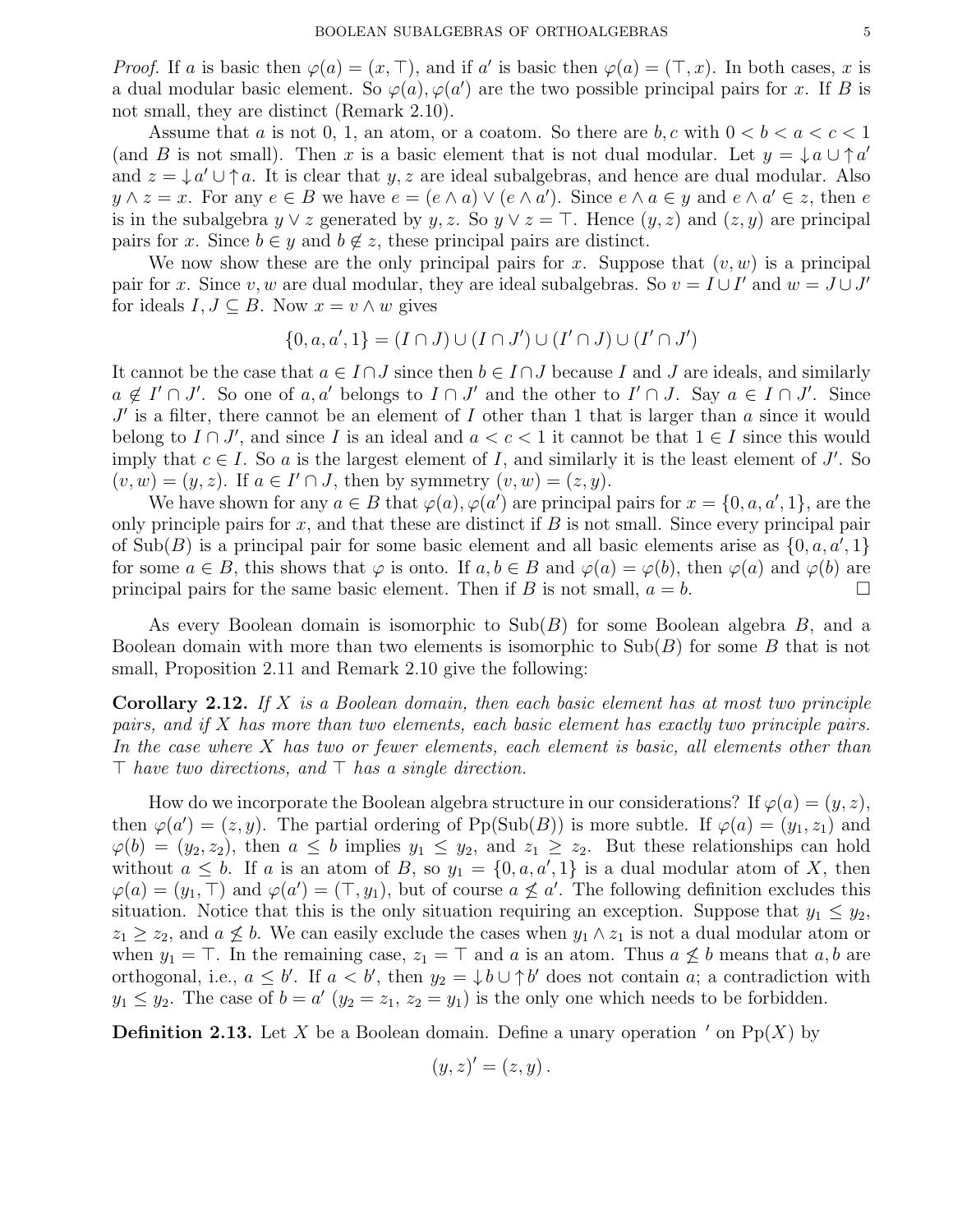Define a binary relation  $\leq$  on Pp(X) by  $(y_1, z_1) \leq (y_2, z_2)$  when  $y_1 \leq y_2, z_1 \geq z_2$ , and, additionally, if  $y_1 \wedge z_1$  is a dual modular atom, then  $(y_2, z_2) \neq (z_1, y_1)$ .

**Proposition 2.14.** For a Boolean algebra B that is not small,  $\varphi$  is an order isomorphism that preserves'.

*Proof.* The complement  $\prime$  of Pp(Sub(B)) commutes with  $\varphi$ .

Suppose  $a, b \in B$ ,  $a \leq b$ . By Proposition 2.11,  $\varphi(a)$  is a principal pair for  $x = \{0, a, a', 1\}$ . Observe  $\downarrow a \cup a' \subseteq \downarrow b \cup a' \cup a' \cup a \supseteq b' \cup a \supseteq b' \cup a'$ . This suffices for  $\varphi(a) \leq \varphi(b)$  unless x is a dual modular atom. If  $x$  is a dual modular atom, then, by Lemma 2.7,  $a$  or  $a'$  is an atom. Then  $b \neq a'$ , so  $\varphi(b) \neq \varphi(a') = \varphi(a)'$ , and hence  $\varphi(a) \leq \varphi(b)$ .

Finally, suppose  $\varphi(a) \leq \varphi(b)$ . We will show  $a \leq b$  by contradiction; suppose  $b' \nleq a'$ . Again  $\downarrow a \cup \uparrow a' \subseteq \downarrow b \cup \uparrow b'$  and  $\downarrow a' \cup \uparrow a \supseteq \downarrow b' \cup \uparrow b$ . It follows that  $a' \in \downarrow b$  and  $b \in \downarrow a'$ . So  $a' \leq b$  and  $b \le a'$ , giving  $a' = b$ . Since  $\varphi(a) \le \varphi(b) = \varphi(a)'$ , the definition of  $\le$  implies that  $x = \{0, a, a', 1\}$ cannot be a dual modular atom of  $\text{Sub}(B)$ . Hence neither of a, a' is an atom of B. Since  $a \nleq b$ we have  $a \neq 0$ , so there is c such that  $0 < c < a$ . Then  $c \in \mathcal{L}$  a $\cup \uparrow a'$ , but  $c \notin \mathcal{L}$  a'  $\cup \uparrow a = \mathcal{L}$ b $\cup \uparrow b'$ , a contradiction.  $\Box$ 

For a Boolean algebra B that is small,  $\varphi$  preserves  $\leq$  and ', but it is not a bijection, see the proof of Proposition 2.11.

Theorem 2.15. For a Boolean algebra B with more than 4 elements, and a Boolean domain X with more than 2 elements:

- $(1)$  Sub $(B)$  is a Boolean domain;
- (2)  $\text{Pp}(X)$  is a Boolean algebra;
- (3) B is isomorphic to  $\text{Pp}(\text{Sub}(B))$ ;
- (4) X is isomorphic to  $\text{Sub}(\text{Pp}(X))$ .

Proof. Part (1) follows from Theorem 2.2 (even without any limitation of the number of elements of  $B$ ). Part (3) follows from Proposition 2.14. Since X is a Boolean domain with more than 2 elements, Theorem 2.2 provides a Boolean algebra A with more than 4 elements with  $X \simeq Sub(A)$ , so  $Pp(X) \simeq Pp(Sub(A))$ , which is Boolean by (3), establishing part (2). To prove part (4), say  $X \simeq Sub(A)$  for a Boolean algebra A; then part (3) gives  $\text{Sub}(\text{Pp}(X)) \simeq \text{Sub}(\text{Pp}(\text{Sub}(A))) \simeq \text{Sub}(A) \simeq X.$ 

For a Boolean algebra B and  $a \in B$ , consider the Boolean subalgebras of B that contain a, and in each of these take the principle pair in its subalgebra lattice corresponding to a. While this is a more complex object, it leads to an alternative view of how principal pairs encode elements, and is the tool we use to extend matters to the orthoalgebra setting. For the following, we note that for  $x = \{0, a, a', 1\}$ , the upset  $\uparrow x$  is the set of Boolean subalgebras of B that contain a. For  $y \in \uparrow x$  we use the following notation.

$$
\downarrow_y a = \{b \in y : b \le a\} \quad \text{and} \quad \uparrow_y a = \{b \in y : a \le b\}
$$

**Definition 2.16.** For B a Boolean algebra,  $a \in B$ , and  $x = \{0, a, a', 1\}$ , let  $d_a: \uparrow x \to (\text{Sub}(B))^2$ be given by

$$
d_a(y) = (\downarrow_y a \cup \uparrow_y a', \downarrow_y a' \cup \uparrow_y a).
$$

Note that if y is a subalgebra of B, then the lattice of subalgebras  $\text{Sub}(y)$  of y is the interval  $\downarrow y$  of Sub(B). Note also that the definition of  $d_a$  can be expanded to

$$
d_a(y) = (y \wedge (\downarrow a \cup \uparrow a'), y \wedge (\downarrow a' \cup \uparrow a)).
$$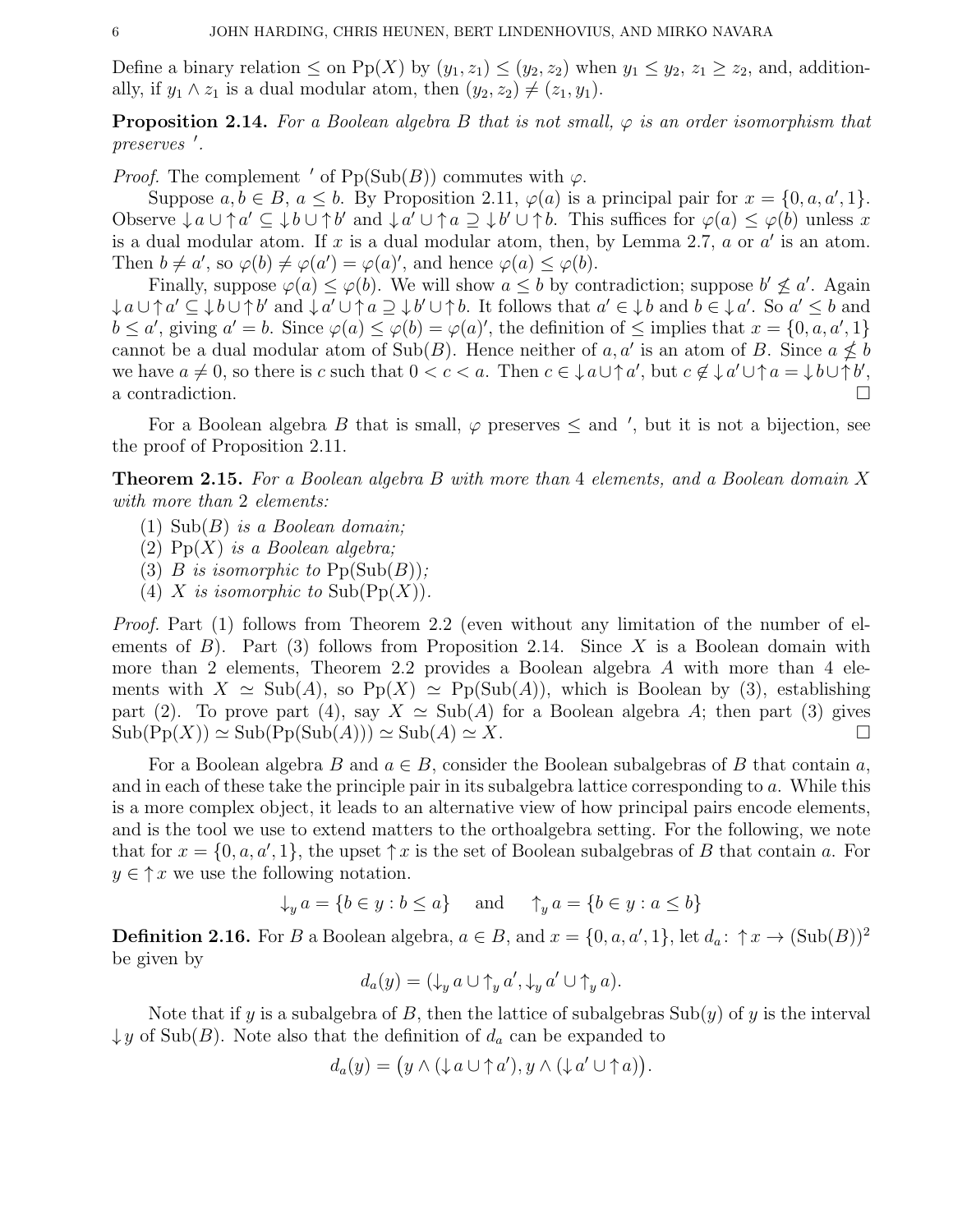The aim is as before — to characterize the mappings  $d_a$  order-theoretically and show that when  $B$  is not small that these are in bijective correspondence with  $B$ . Then we define structure on the collection of such mappings, and show that with respect to this structure, this bijective correspondence is an isomorphism.

**Definition 2.17.** For a Boolean domain X, a *direction* of X is a map  $d: \uparrow x \to X^2$  for some basic element  $x \in X$  such that for each  $y, z \in \uparrow x$ :

- (1)  $d(y)$  is a principal pair for x in the Boolean domain  $\downarrow y$ ;
- (2) if  $y \leq z$  and  $d(z) = (v, w)$ , then  $d(y) = (y \wedge v, y \wedge w)$ .

We say d is a direction for x, and write  $Dir(X)$  for the set of directions of X.

Proposition 2.18. Let X be a Boolean domain.

- (1) Each direction d of X determines a principal pair  $d(\top)$  of X and vice versa.
- (2) If d is a direction for x and  $x < y$ , then  $d(y)$  determines  $d(\top)$  and hence d.
- (3) For each principal pair  $(u, v)$  of X there is a unique direction d with  $d(\top) = (u, v)$ .

In particular, there is a bijection  $\gamma: \text{Dir}(X) \to \text{Pp}(X)$  with  $\gamma(d) = d(\top)$ .

*Proof.* (1) This is clear from the definition of a direction. (2) Assume first that  $x = \perp$ . Then the principal pairs for x in X are  $(\top, \bot)$  and  $(\bot, \top)$ . If  $d(\top) = (\top, \bot)$ , then the definition of a direction gives  $d(y) = (y, \perp)$ , and if  $d(\top) = (\perp, \perp)$ , then  $d(y) = (\perp, y)$ . Since  $y \neq \perp$ ,  $d(y)$ determines  $d(\top)$ . Suppose that x is an atom of X. Then, since  $x < y$ ,  $\downarrow y$  has more than two elements. So by Theorem 2.15 the components of the principal pair  $d(y)$  for x in  $\downarrow y$  are different. If  $d(\top) = (u, v)$ , then  $d(y) = (y \wedge u, y \wedge v)$ , and if  $d(\top) = (v, u)$ , then  $d(y) = (y \wedge v, y \wedge u)$ . Thus  $d(y)$  determines  $d(\top)$ . (3) Since every Boolean domain is isomorphic to Sub(B) for some Boolean algebra B, we may assume  $X = Sub(B)$ . Suppose  $(u, v)$  is a principal pair for a basic element x of X. By Theorem 2.15 there is  $a \in B$  with  $x = \{0, a, a', 1\}$  and  $\varphi(a) = (u, v)$ . So  $u = \int u \cup \uparrow u'$  and  $v = \int u' \cup \uparrow a$ . Define  $d: \uparrow x \to X^2$  by  $d(y) = (\int_y a \cup \uparrow_y a', \int_y a' \cup \uparrow_y a)$ . It is easily seen that d is a direction with  $d(\top) = (u, v)$ . Its uniqueness follows from (2).

Proposition 2.18 allows us to count the number of directions for a basic element using the known number of principal pairs for it.

**Corollary 2.19.** Let X be a Boolean domain. If  $x \neq \top$  is a basic element of X, then there are exactly two directions for x. If  $\top$  is a basic element of X (so X has at most two elements), then there is exactly one direction for  $\top$ .

The bijection of Proposition 2.18 can be used to define a unary operation  $\prime$  and binary relation  $\leq$  on Dir(X) so that Pp(X) is isomorphic to Dir(X). For a direction d, we have that d' is the direction with the same domain and if  $d(y) = (u, v)$  then  $d'(y) = d(y)' = (v, u)$ . For directions d, e, we have  $d \leq e$  iff the principal pairs  $d(\top)$  and  $e(\top)$  satisfy  $d(\top) \leq e(\top)$ . The following corollary of Theorem 2.15 is then immediate.

Corollary 2.20. For a Boolean algebra B with more than 4 elements, and a Boolean domain X with more than 2 elements:

- (1)  $\text{Sub}(B)$  is a Boolean domain;
- (2)  $\text{Dir}(X)$  is a Boolean algebra;
- (3) B is isomorphic to  $Dir(Sub(B));$
- (4) X is isomorphic to  $\text{Sub}(\text{Dir}(X)).$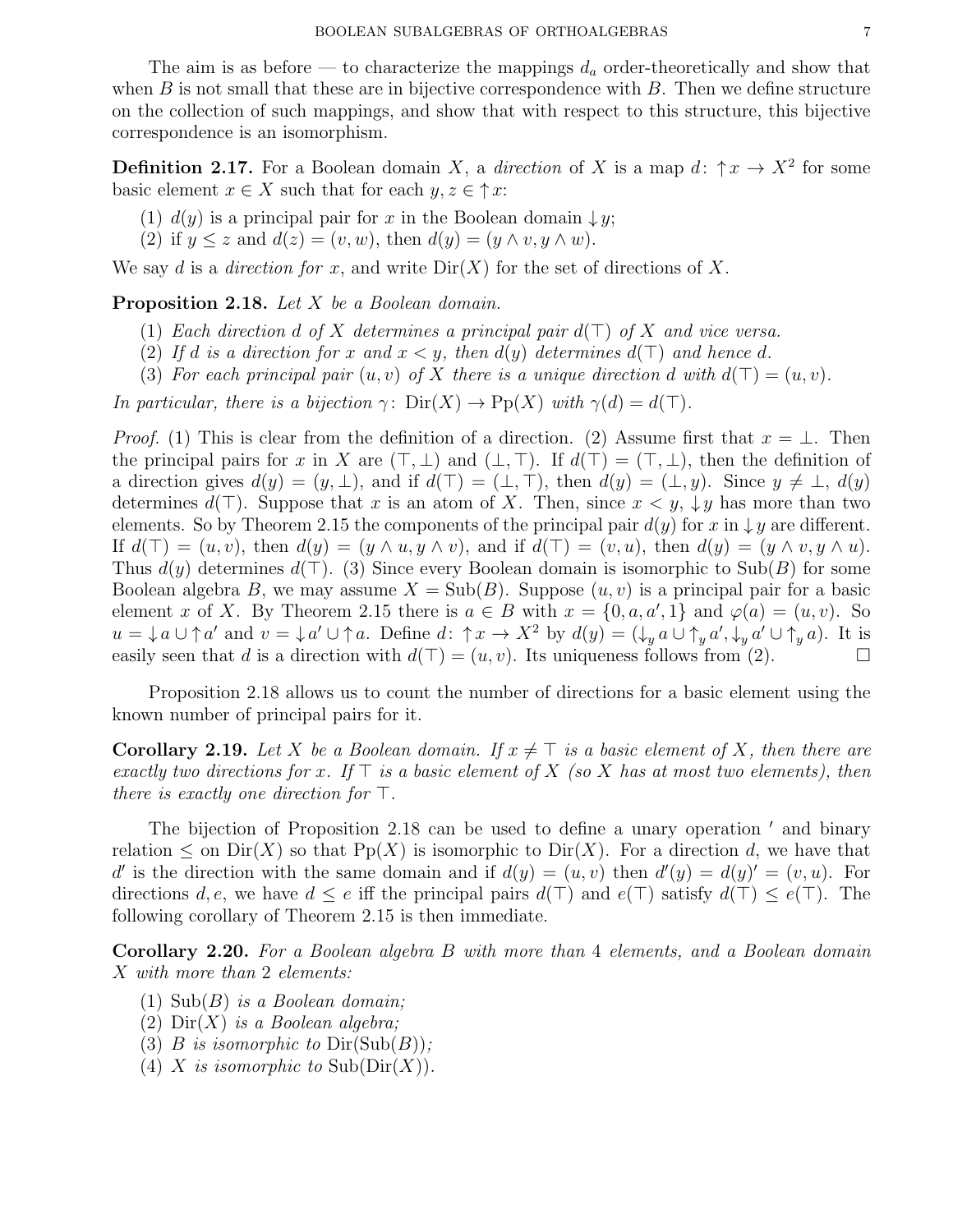We conclude this section with an alternate view of the reconstruction of a Boolean algebra B from its Boolean domain  $X = Sub(B)$ . Let  $a \in B$  and  $x = \{0, a, a', 1\}$ . We consider the case when  $x \neq \bot$ . For each cover y of x we have that the 4-element Boolean algebra x is a subalgebra of the 8-element Boolean algebra y. The element  $a \in x$  can either embed as an atom in y, or as a coatom in y. In the first case  $(\downarrow_y a \cup \uparrow_y a', \downarrow_y a' \cup \uparrow_y a)$  is  $(x, y)$ , and in the second, it is  $(y, x)$ . If we use  $\downarrow$  for  $(x, y)$  and  $\uparrow$  for  $(y, x)$ , a direction d of X for the basic element x assigns to each cover y of x the value  $d(y) = \downarrow$  or  $d(y) = \uparrow$  describing how x is embedded. This assignment of  $\downarrow$  and  $\uparrow$  to the covers of x must be done in a way that is consistent with d being a direction, and for each x there are only two possibilities, one obtained from the other by interchanging  $\downarrow$  and  $\uparrow$  for each cover. Virtually identical remarks hold when  $x = \perp$ , except that we consider embedding a 2-element Boolean algebra into 4-element ones.

**Example 2.21.** Consider the power set  $B = \mathcal{P}(\{1, 2, 3, 4\})$  of  $\{1, 2, 3, 4\}$ . Its poset X of Boolean subalgebras is given in Figure 1.



Figure 1. The poset of subalgebras of a 16-element Boolean algebra

We describe the directions of X corresponding to the elements  $a = \{1\}$  and  $b = \{1, 2\}$  in Figure 2 by indicating their values  $\downarrow$  or  $\uparrow$  on the covers of the basic elements corresponding to these elements.



Figure 2. Direction for a distinguished atom in a 16-element Boolean algebra

We note that the upper covers of a basic element will usually be assigned a mixture of values of  $\downarrow$  and  $\uparrow$ , a matter we return to in greater detail when we consider orthoalgebras.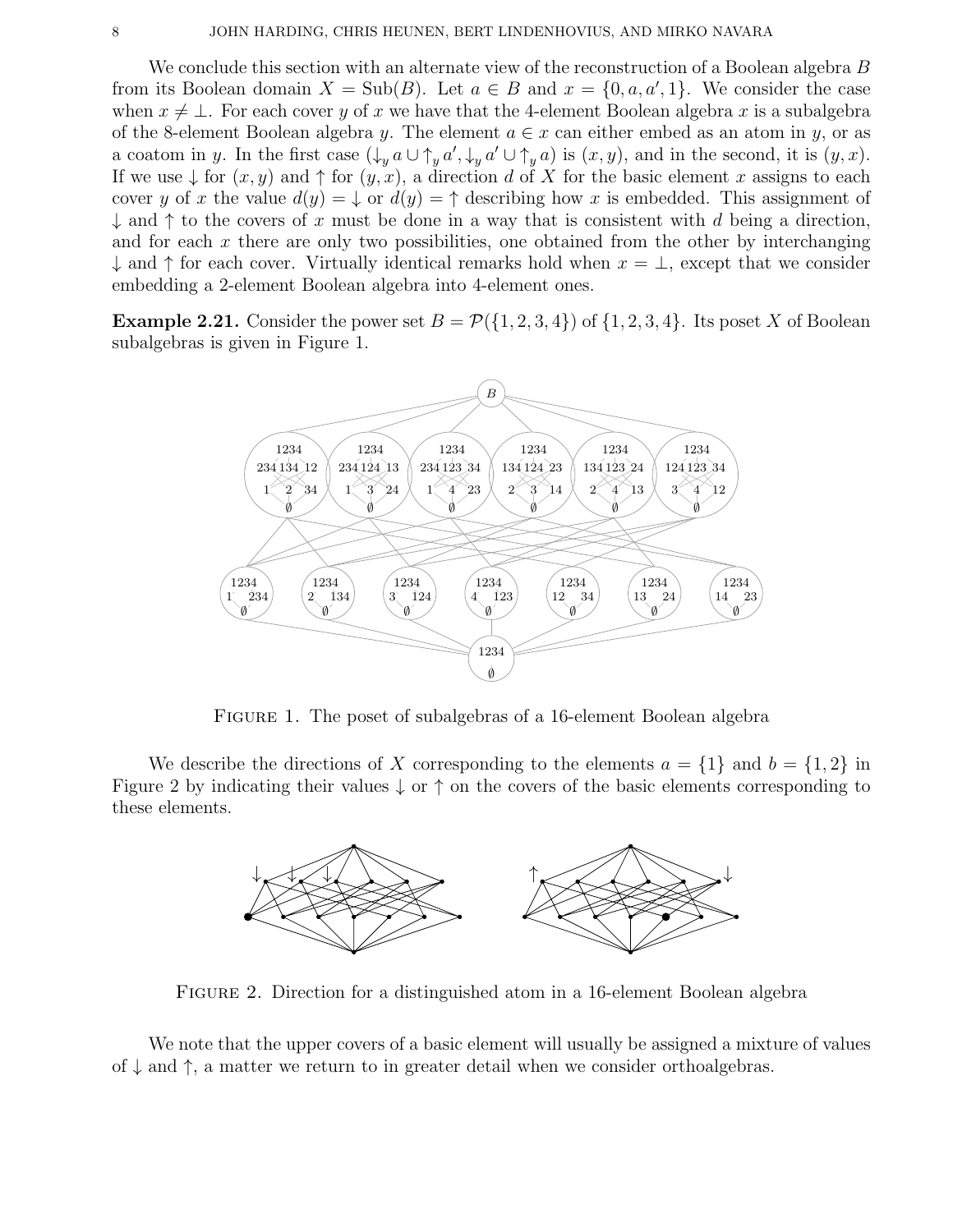### 3. Orthoalgebras

This section briefly recalls the basics of orthoalgebras and their subalgebras [5].

**Definition 3.1.** An *orthoalgebra* is a set A, together with a partial binary operation  $\oplus$  with domain of definition  $\perp$ , a unary operation ', and constants 0, 1, satisfying:

- $(1) \oplus$  is commutative and associative in the usual sense for partial operations;
- (2)  $a'$  is the unique element with  $a \oplus a'$  defined and equal to 1;
- (3)  $a \oplus a$  is defined if and only if  $a = 0$ .

An orthoalgebra is *Boolean* when it arises from a Boolean algebra by restricting the join to pairs of orthogonal elements.

Any orthoalgebra is partially ordered by  $a \leq c$  if  $a \perp b$  and  $a \oplus b = c$  for some b. An orthoalgebra is Boolean if and only if this is the partial ordering of a Boolean algebra.

**Definition 3.2.** Let A be an orthoalgebra. A subset  $S \subseteq A$  is a *subalgebra* if:

- $(1)$  0, 1  $\in$  S;
- (2)  $a \in S \Rightarrow a' \in S;$
- (3) if  $a, b \in S$  and  $a \perp b$  then  $a \oplus b \in S$ .

A subalgebra that is a Boolean orthoalgebra is a Boolean subalgebra.

**Proposition 3.3.** An orthoalgebra A is Boolean if and only if every finite subset  $S \subseteq A$  is contained in  $\{\bigoplus E \mid E \subseteq F\}$  for some orthogonal join F.

*Proof.* First assume A is a Boolean orthoalgebra, say it is the restriction of a Boolean algebra B. Any finite subset  $S \subseteq A$  is contained in a finite subalgebra C of B because finitely generated subalgebras of Boolean algebras are finite. Let  $F$  be the set of atoms of  $C$ . This is a jointly orthogonal set in A. For each  $b \in B$  let  $E = \{x \in F \mid x \leq b\}$ . Now, because b is the join of B in E, we have  $b = \bigoplus E$ .

For the converse, suppose that every finite subset  $S \subseteq A$  is contained in  $\{\bigoplus E \mid E \subseteq F\}$  for some orthogonal join  $F$ . First assume that  $A$  is finite. I nthis case, there is a jointly orthogonal family F such that every element of A equals  $\bigoplus E$  for some  $E \subseteq F$ . Clearly  $\bigoplus F = 1$ , and if F contains 0, we may remove 0 from  $F$  to get a jointly orthogonal family with the same properties. So we may choose F to be a partition of unity of L, in the sense that  $0 \notin F$ , F is jointly orthogonal, and  $\bigoplus F = 1$ . Since  $A = {\bigoplus E \mid E \subseteq F}$ , it is isomorphic to the orthoalgebra induced by the Boolean algebra  $\mathcal{P}(F)$ , and hence A is Boolean.

Now consider the case where A is infinite. For each partition of unity F of A, let  $B_F$  be the subalgebra of A generated by F. Explicitly,  $B_F = \{ \bigoplus E \mid E \subseteq F \}$ , and in particular each  $B_F$ is a finite Boolean orthoalgebra. By hypothesis, each finite subset of A is contained in  $B_F$  for some partition of unity F. If  $F_1$  and  $F_2$  are partitions of unity, then  $B_{F_1} \cup B_{F_2}$  is a finite subset of A, hence  $B_{F_1} \cup B_{F_2}$  is contained in  $B_F$  for some partition of unity F. Thus

 ${B_F | F$  is a finite partition of unity for A

is an up-directed family of subalgebras of A. Furthermore, each finitely generated subalgebra of  $A$  is contained in some member of this family. But then the union of this family is all of  $A$ . Hence  $A$  is Boolean.

A block of an orthoalgebra is a maximal Boolean subalgebra. A block is small when it has 4 or fewer elements. Write BSub(A) for the set of Boolean subalgebras of A partially ordered by inclusion.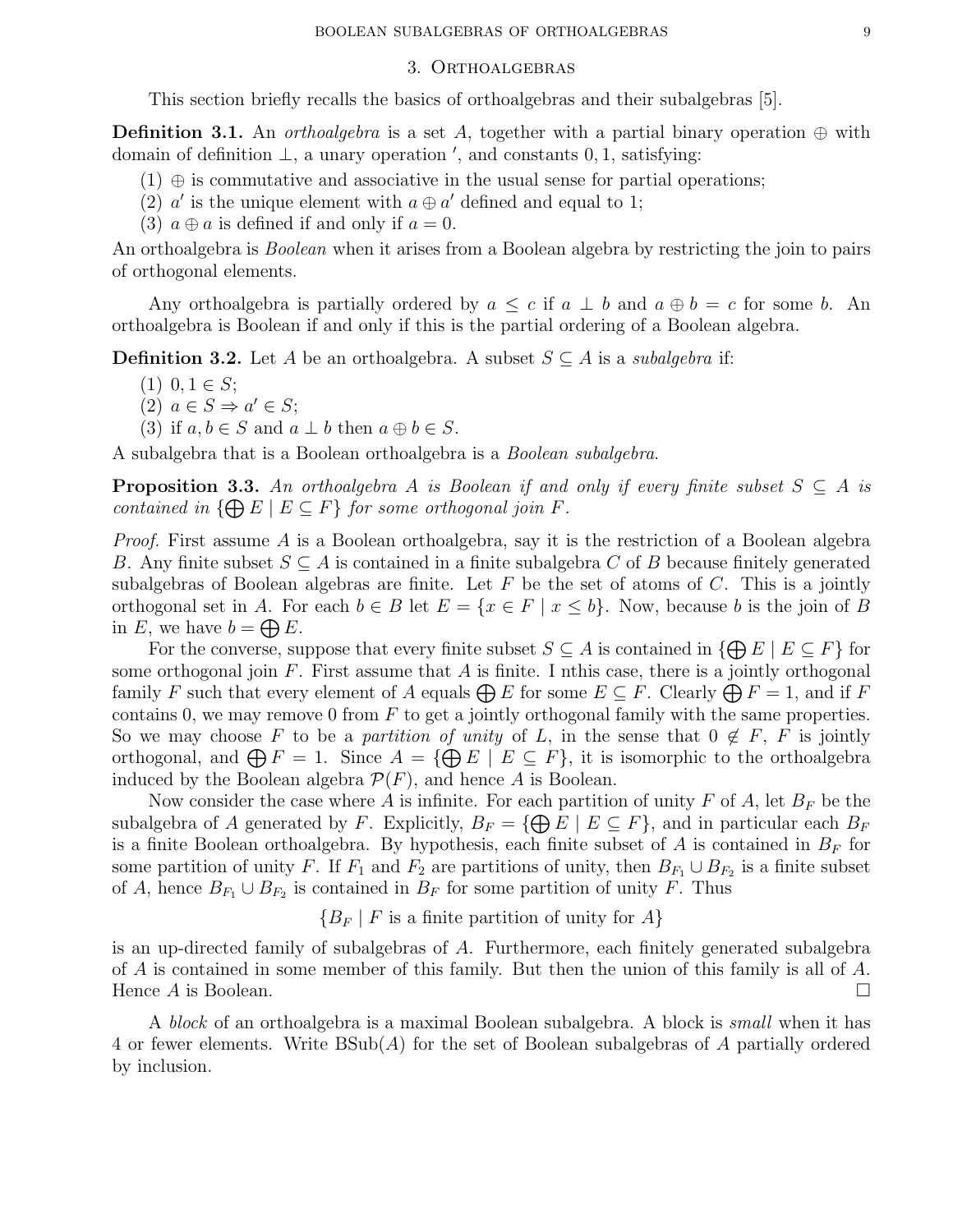When an orthoalgebra A has more than 2 elements, all of its small blocks have 4 elements. In this case small blocks are also known as horizontal summands. By removing a small block from such A, we mean removing the two elements of the block that are not  $0, 1$ . Except when A has only small blocks, removing the small blocks from A leaves an orthoalgebra  $A^*$  without small blocks, and A can be recovered from  $A^*$  by taking the horizontal sum of  $A^*$  and an appropriate number of 4-element Boolean algebras.

We collect in the following remark motivation for why orthoalgebras are a natural choice of ambient structure to reconstruct from Boolean subalgebras.

**Remark 3.4.** Each element a of an orthoalgebra belongs to the Boolean subalgebra  $\{0, a, a', 1\}$ . Thus any orthoalgebra pastes together a family of Boolean orthoalgebras. More generally, call a family F of Boolean orthoalgebras *compatible* [2, 1.7] if for each  $B, C \in \mathcal{F}$ :

- (1)  $B$  and  $C$  have the same 0 and 1;
- (2) If  $a \in B \cap C$ , then a' in B equals a' in C;
- (3) for  $a, b \in B \cap C$ ,  $a \oplus b$  exists in B iff it exists in C, and when defined they are equal.

Any compatible family gives rise to a structure  $(A, \oplus, ', 0, 1)$  by union. A structure  $(A, \oplus, ', 0, 1)$ that arises this way is called a weak orthostructure, extending [2]. This general setup includes orthoalgebras as well as partial Boolean algebras [12].

A Boolean subalgebra of a weak orthostructure A is a subset  $B \subseteq A$  that is closed under  $0, 1, ', \oplus$  and forms a Boolean orthoalgebra. One might hope to reconstruct A from its poset  $BSub(A)$  of Boolean subalgebras, but this is impossible: the partially ordered set  $BSub(A)$  in the introduction is not only induced by the orthoalgebra  $A$  in the introduction, but it is also isomorphic to  $BSub(D)$  for the weak orthostructure D obtained by taking two 8-element Boolean algebras that intersect in a 4-element Boolean algebra  $\{0, c, c', 1\}$  where c is an atom of one of the 8-element Boolean algebras and a coatom of the other 8-element Boolean algebra. This D is not only a weak orthostructure, but is a partial Boolean algebra. This structure  $D$  is not an orthoalgebra, and cannot be depicted via a Hasse diagram.



### 4. Orthodomains and directions

This section abstracts basic properties of  $B\text{Sub}(A)$  for orthoalgebras A into a notion of orthodomain. We generalize directions from Boolean domains to directions on orthodomains, and show that an orthoalgebra A can be reconstructed from the directions on its orthodomain  $BSub(A)$ . First, an example that exhibits some counterintuitive behavior in  $BSub(A)$ .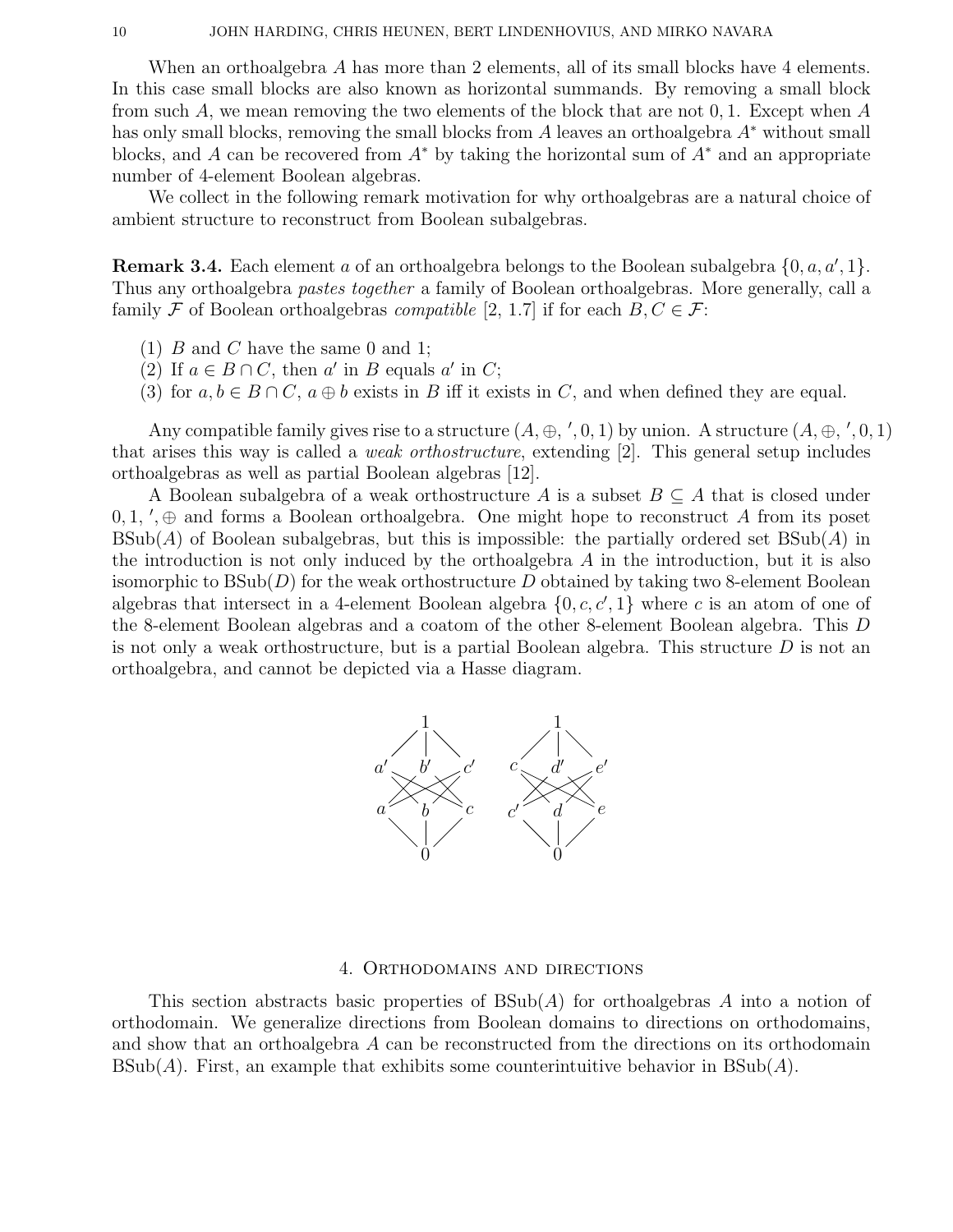**Example 4.1.** The *Fraser cube* is the orthoalgebra A displayed in the diagram. The four vertices of each face are the atoms of a 16-element Boolean subalgebra of A.



Consider the element  $a \oplus b$ . Its orthocomplement in the Boolean algebra corresponding to the bottom face is  $c \oplus d$ , and its orthocomplement in the Boolean algebra corresponding to the front face is  $e \oplus f$ . Thus  $c \oplus d = e \oplus f$ . Similarly, the intersection of the Boolean subalgebras for the top and bottom of the cube consists of  $0, a \oplus b, b \oplus d, c \oplus d, a \oplus c$ , and 1. Thus the intersection of two Boolean subalgebras need not be Boolean. This implies that in  $BSub(A)$ , two elements need not have a meet, and two elements that have an upper bound need not have a least upper bound, in contrast to the situation for Boolean domains and posets of Boolean subalgebras of orthomodular posets.

**Definition 4.2.** Write  $\leq$  for the covering relation in a partially ordered set:  $x \leq z$  means  $x \leq z$ and there is no y with  $x < y < z$ .

**Definition 4.3.** An *orthodomain* is a partially ordered set X with least element  $\perp$  such that:

- (1) every directed subset of X has a join;
- (2) X is atomistic and the atoms are compact;
- (3) each principal ideal  $\downarrow x$  is a Boolean domain;
- (4) if x, y are distinct atoms and  $x, y \leq w$ , then  $x \vee y = w$ .

Lemma 4.4. Each element of an orthodomain lies beneath a maximal element.

*Proof.* Let X be an orthodomain and  $x \in X$ . Zorn's lemma produces a maximal directed set containing  $x \in X$ . Taking the join of this maximal directed set provides a maximal element of X above  $\overline{x}$ .

We next examine condition (4) more closely.

**Definition 4.5.** Atoms  $x, y$  of an orthodomain are called *near* if they are distinct, their join exists and covers x and y. Equivalently, by condition  $(4)$ : x and y are near if they are distinct and have an upper bound of height 2.

The following property, similar to the exchange property of geometry, will be key.

**Proposition 4.6** (Exchange property). If x, y are near atoms of an orthodomain with  $x \vee y = w$ , then there is exactly one atom z that is distinct from x, y and with  $z \leq w$ . Further, any two of  $x, y, z$  are near.

*Proof.* By nearness,  $x \vee y = w$  exists and covers x and y, and by the definition of an orthodomain,  $\downarrow w$  is a Boolean domain. Since the top of this Boolean domain covers an atom in it, the Boolean domain w must be isomorphic to the subalgebra lattice of an 8-element Boolean algebra. Then  $\downarrow w$  must have 3 distinct atoms, so there is a third atom z distinct from x, y with  $z \leq w$ . Then  $x, y, z \leq w$ . It follows from the definition of orthodomain that w is the join of any two of  $x, y, z$ , hence any two of  $x, y, z$  are near.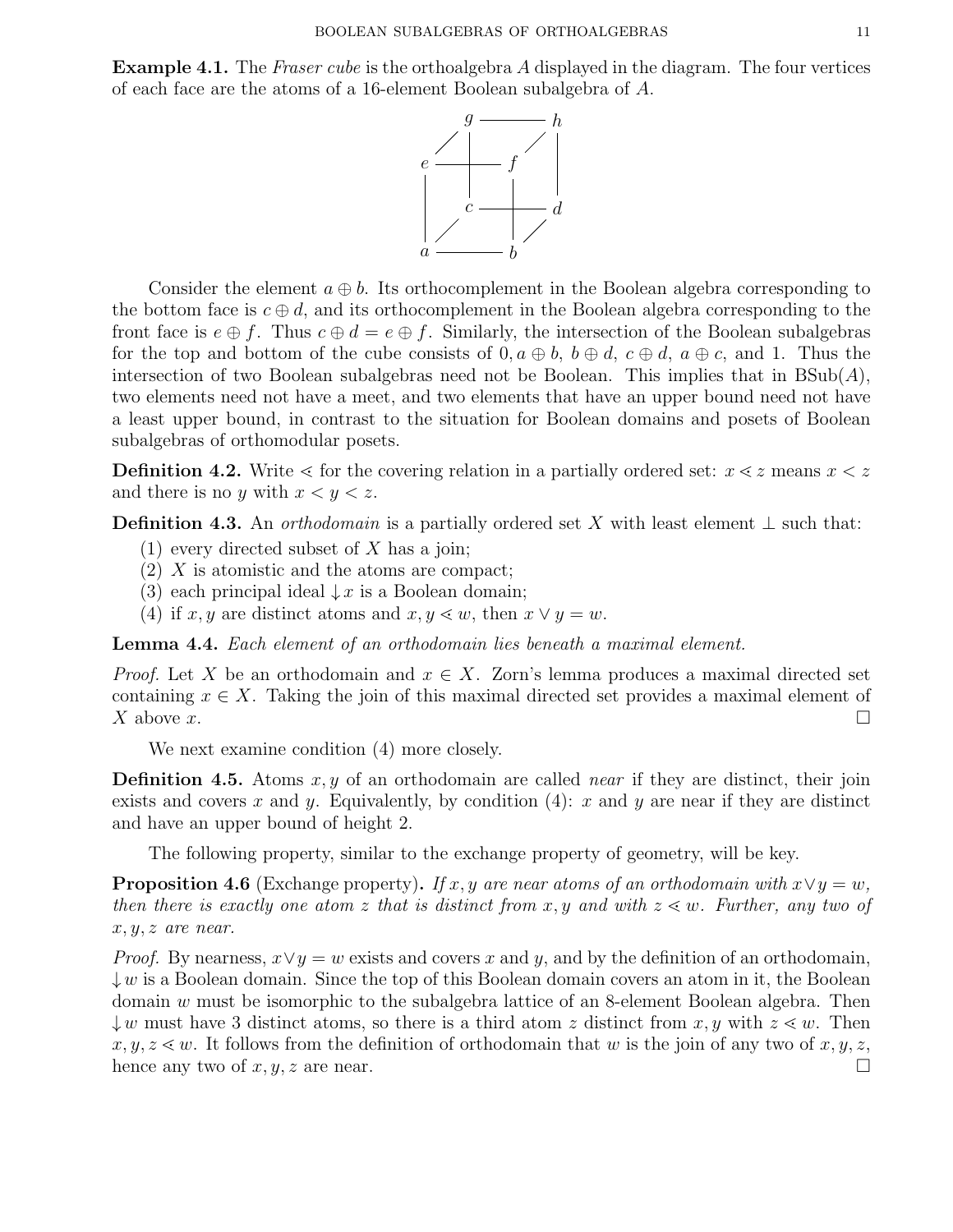**Definition 4.7.** For an orthodomain X, Let N be the partial binary operation on X which, for two near atoms x, y, assigns the third near atom z from Proposition 4.6, thus  $N(x, y) = z$ .

**Proposition 4.8.** If A is an orthoalgebra,  $BSub(A)$  is an orthodomain where directed joins are given by unions.

*Proof.* Let  $S \subseteq BSub(A)$  be a directed family. By directedness,  $B = \bigcup S$  is closed under  $\oplus$ , ', 0, 1, and is hence is a subalgebra. Also by directedness, Proposition 3.3 shows that B is Boolean. Thus  $BSub(A)$  has directed joins given by union.

The atoms of  $BSub(A)$  are the Boolean subalgebras  $\{0, a, a', 1\}$  where  $a \neq 0, 1$ . Since directed joins are given by unions, it follows that the compact elements of  $BSub(A)$  are exactly the finite Boolean subalgebras, and hence every atom is compact. Any  $B \in \text{BSub}(A)$  is the union and hence join of the atoms beneath it, making  $BSub(A)$  atomistic. Finally, for a Boolean orthoalgebra B, its Boolean subalgebras are exactly its subalgebras that are Boolean, so (3) holds in  $BSub(A)$ .

For (4), suppose  $x, y \in \text{BSub}(A)$  be distinct atoms with  $x, y \leq w$ . Say  $x = \{0, a, a', 1\}$  and  $y = \{0, b, b', 1\}$  with  $0, a, a', b, b', 1$  all distinct. Since w covers an atom and  $\downarrow w$  is a Boolean domain, it is an 8-element Boolean subalgebra of A containing x, y. So  $w = \{0, a, a', b, b', c, c', 1\}$ is an 8-element Boolean subalgebra of A for some  $c \in A$ . One of  $a, a'$  is an atom of w, as is one of b, b', and one of c, c'. We may assume that a, b, c are atoms. Then  $a \oplus b = c'$  in w, and so  $a \oplus b = c'$  in A. Then if v is a Boolean subalgebra of A that contains  $x, y$ , we have  $a, b \in v$ , hence  $a \oplus b = c' \in v$ . Thus  $w = \{0, a, a', b, b', c, c', 1\} \subseteq v$ , and  $x \vee y = w$ . Thus BSub(A) is an orthodomain.

We now begin the task of reconstructing an orthoalgebra A from its orthodomain  $BSub(A)$ . The idea is to extend the directions used in the Boolean case to the orthoalgebra setting. The reader should consult Definitions 2.16 and 2.17.

**Definition 4.9.** Let A be an orthoalgebra,  $a \in A$ , and  $x = \{0, a, a', 1\}$ . Define the *direction corresponding to a* to be the map  $d_a: \uparrow x \rightarrow (BSub(A))^2$  given by

$$
d_a(y) = (\downarrow_y a \cup \uparrow_y a', \downarrow_y a' \cup \uparrow_y a).
$$

We seek an order-theoretic description in terms of an orthodomain X of the mappings  $d_a$ . These are again called directions, since when restricted to the setting of Boolean domains, these are the directions given in Definition 2.17.

**Definition 4.10.** A direction for a basic element x of an orthodomain X is a map d:  $\uparrow x \to X^2$ such that for each  $y, z \in \uparrow x$ :

- (1)  $d(y)$  is a principal pair for x in the Boolean domain  $\downarrow y$ ;
- (2) if  $y \leq z$  and  $d(z) = (v, w)$ , then  $d(y) = (y \wedge v, y \wedge w)$ ;
- (3) if  $x \leq y, z$  and  $d(y) = (x, y), d(z) = (z, x)$ , then  $y \vee z$  exists and  $y, z \leq y \vee z$ .

Write  $\mathrm{Dir}(X)$  for the set of directions for basic elements of X.

Condition (3) of Definition 4.10 looks strange, but its effect will become clear in the proof of Proposition 4.12.

Note that if d is a direction for some basic element x, then x can be determined from the partial mapping d as the least element of its domain.

**Proposition 4.11.** Let d be a direction for a basic element x of an orthodomain X.

(1) for any  $x \le y \le z$ , the value of  $d(y)$  is determined by  $d(z)$ ;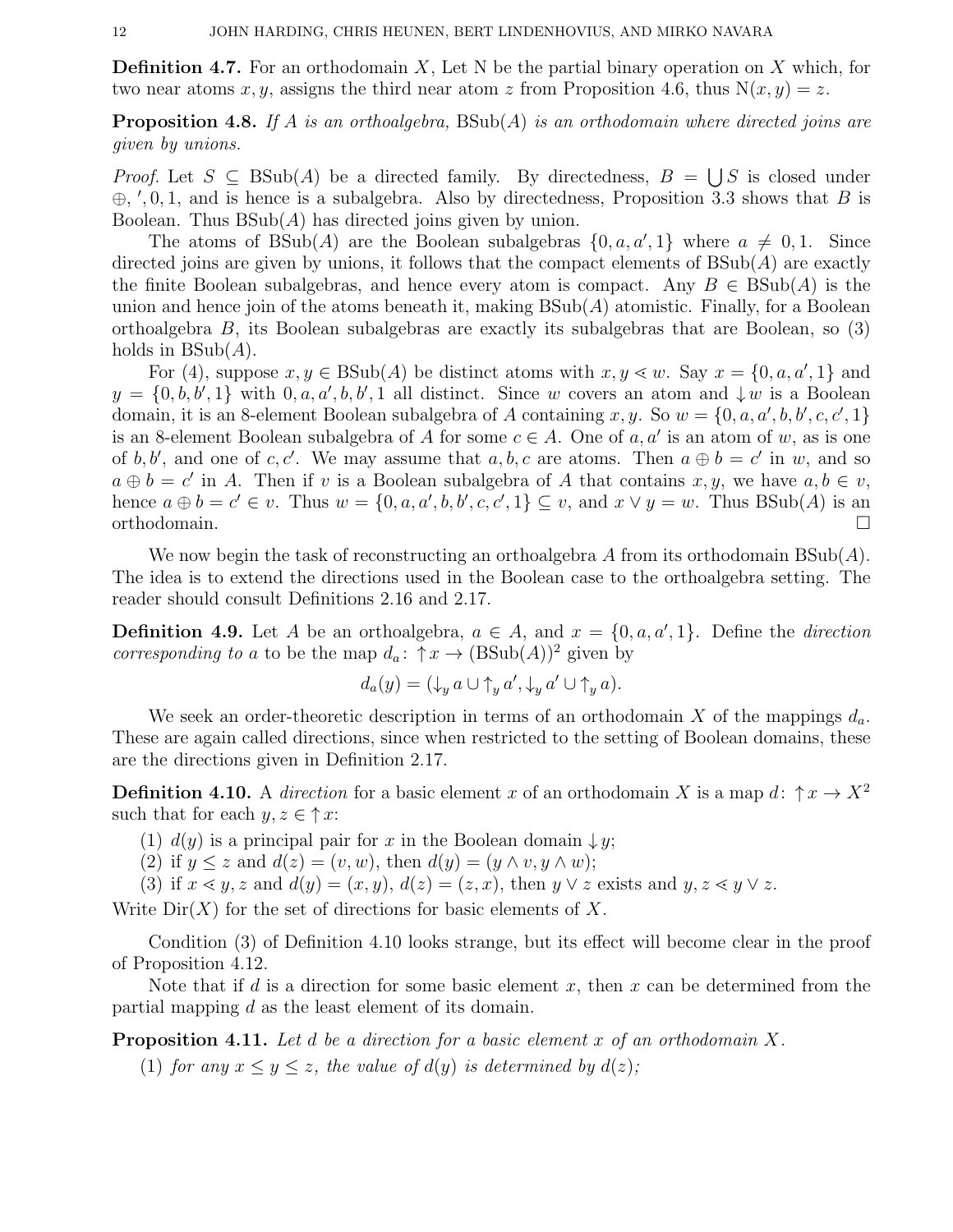## (2) for any  $x < y \leq z$ , the value of  $d(z)$  is determined by  $d(y)$ .

*Proof.* (1) This is immediate from the definition of direction. For (2), let  $v, w \in \downarrow z$  be such that  $(v, w)$  and  $(w, v)$  are the two principal pairs for x in  $\downarrow z$ , so  $d(z) = (v, w)$  or  $d(z) = (w, v)$ . In the first case,  $d(y) = (y \wedge v, y \wedge w)$ , in the second  $d(y) = (y \wedge w, y \wedge v)$ . We claim that  $y \wedge v \neq y \wedge w$ , so  $d(y)$  determines  $d(z)$ . To see this, Definition 2.9 gives that  $v \wedge w = x$ . So if  $y \wedge v = y \wedge w$ , then  $x = y \wedge v \wedge w = y \wedge v = y \wedge w$ , but  $d(y) = (x, x)$  contradicts  $d(y)$  being a principal pair for  $x \in \mathcal{Y}$  (Remark 2.10).

We will show that the directions of an orthodomain  $BSub(A)$  form an orthoalgebra A, but we will see that not all orthodomains are of the form  $BSub(A)$  for an orthoalgebra A. So our task in the orthodomain setting is more complex than in the Boolean domain setting. To make our path efficient, we next prove the following result that is valid for any orthodomain.

## **Proposition 4.12.** A basic element x of an orthodomain X has at most two directions.

*Proof.* If x is maximal,  $(x, x)$  is the only principal pair for x in  $\downarrow x$ , so there is only one direction for x in X. Suppose that x is not maximal. By Lemma 4.4 and the definition of a direction, any direction d for x is determined by its value on the maximal elements  $w > x$ . For any such w, the value  $d(w)$  is a principal pair for x in  $\downarrow w$ , so by Corollary 2.12 can take two values.

Suppose there are three distinct directions  $d_1, d_2, d_3$  for x. Choose any maximal  $w > x$ . Then two of  $d_1, d_2, d_3$  must agree at w, say  $d_1$  and  $d_2$ . Since  $d_1 \neq d_2$ , there is a maximal v with  $d_1(v) \neq d_2(v)$ . Choose y, z with  $x \leq y \leq w$  and  $x \leq z \leq v$ . Since  $d_1(w) = d_2(w)$  and  $y \leq w$ , we have  $d_1(y) = d_2(y)$ , and since  $d_1(v) \neq d_2(v)$ , we have  $d_1(z) \neq d_2(z)$ .

As x is basic and  $x \leq y$ , either  $x = \perp$  and y is an atom, or x is an atom and y has height 2. In either case the principal pairs for x in  $\downarrow y$  are  $(x, y)$  and  $(y, x)$ , and similarly the principal pairs for x in  $\downarrow$  z are  $(x, z)$  and  $(z, x)$ . Suppose that  $d_1(y) = d_2(y) = (x, y)$ . As  $d_1(z) \neq d_2(z)$ , one of them is  $(x, z)$  and the other is  $(z, x)$ . We apply condition (3) of Definition 4.10 and find an upper bound  $u = y \vee z$  of y, z. According to Proposition 2.18,  $d_1, d_2$  are uniquely determined on  $\downarrow u$  by  $d_1(y) = d_2(y)$ , a contradiction with  $d_1(z) \neq d_2(z)$ ,  $z \in \downarrow u$ . The case  $d_1(y) = d_2(y) = (y, x)$  is excluded analogously with the role of y, z interchanged in (3) of Definition 4.10. This contradiction shows x has at most two directions.

Now we begin putting structure on the set of directions of an orthodomain.

**Proposition 4.13.** Let d be a direction for a basic element x of an orthodomain X. There is a direction d' for x given by  $d'(w) = (z, y)$  if  $d(w) = (y, z)$ . Further, there are directions 0 and 1 for the basic element  $\bot \in X$ , given by

$$
0(w) = (\perp, w) \qquad \text{and} \qquad 1(w) = (w, \perp).
$$

Proposition 4.14. For an orthodomain with no basic maximal elements, the following are equivalent:

- (1) each basic element has a direction;
- (2) each basic element has exactly two directions.

*Proof.* The direction  $(2) \Rightarrow (1)$  is trivial. For the converse, let d be a direction for x. Then so is d' given by Proposition 4.13. If  $d = d'$ , then for a maximal element w above x we have that  $d(w) = d'(w)$ , so w is basic, contrary to our assumptions. Thus each basic element has at least two directions, so by Proposition 4.12 has exactly two directions.

Definition 4.15. Call an orthodomain *proper* if it has no maximal elements that are basic. Say it has enough directions if it is proper and each basic element has a direction.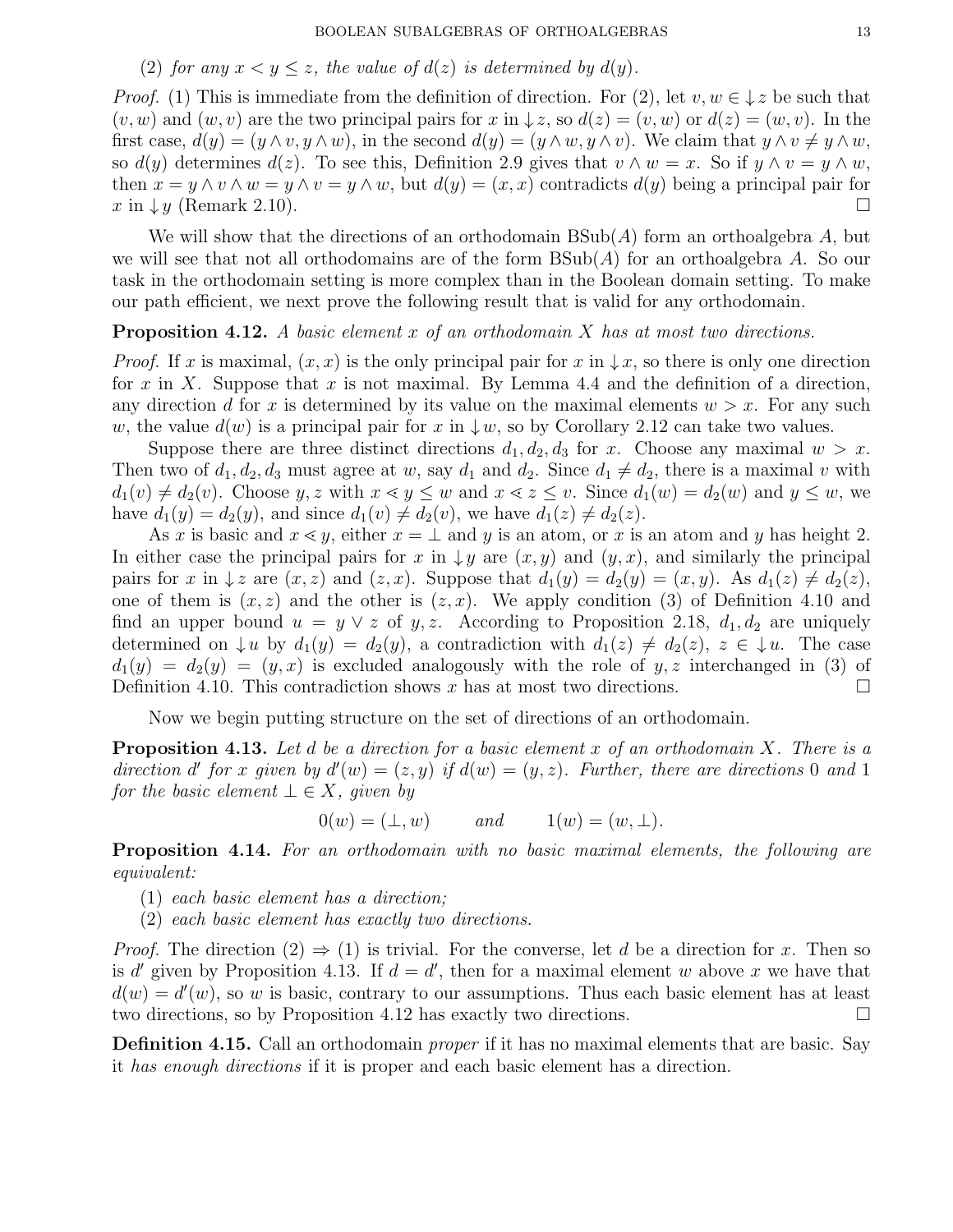Note that the situation is somewhat analogous to that of spatial frames, which are defined through the existence of a sufficient supply of points.

**Definition 4.16.** For X an orthodomain with enough directions, let  $\oplus$  be a partial binary operation on  $Dir(X)$  defined by the following three cases. For each direction d set

(1)  $d \oplus 0 = d = 0 \oplus d$ 

(2)  $d \oplus d' = 1$ 

For d a direction for x and e a direction for y with  $x, y$  near and z the third atom beneath  $x \vee y = w$ , then  $d \oplus e$  is defined if  $d(w) = (x, w)$  and  $e(w) = (y, w)$ , and in this case

(3)  $d \oplus e$  is the direction for z with  $(d \oplus e)(w) = (w, z)$ 

We will write  $d \perp e$  and say d is orthogonal to e if  $d \oplus e$  is defined.

**Theorem 4.17.** Let A be an orthoalgebra without small blocks. Then the orthodomain  $BSub(A)$ has enough directions and A is isomorphic to  $Dir(BSub(A)).$ 

*Proof.* By Proposition 4.8,  $X = \text{BSub}(A)$  is an orthodomain. Let  $a \in A$  and  $x = \{0, a, a', 1\}$ . Let us verify the three conditions of Definition 4.10 for the direction  $d_a$  given by Definition 4.9. Condition (1) follows because  $d_a(y)$  is a principal pair in  $\downarrow y$  for x. Condition (2) follows by construction of  $d_a$ . For condition (3), consider first the case  $x = \perp$ , where a is either 0 or 1. If  $a = 0$  then  $d_a(y) = (\perp, y)$  for all y, and if  $a = 1$  then  $d_a(y) = (y, \perp)$  for all y, so (3) holds vacuously. Suppose x is an atom of X with  $x \le y$ , z and that  $d_a(y) = (x, y)$  and  $d_a(z) = (z, x)$ . This means that  $y, z$  are 8-element Boolean algebras, that  $a$  is an atom in  $y$ , and  $a$  is a coatom in z. Let  $b_1, b_2$  be the atoms of y distinct from a and  $c_1, c_2$  be the atoms of z distinct from a'. We depict  $y$  below on the left, and  $z$  on the right.



Then  $c_1 \oplus c_2 = a$  and  $b_1 \oplus b_2 = a'$  in A. Therefore  $b_1, b_2, c_2, c_2$  are the atoms of a 16-element Boolean subalgebra u of A. Clearly  $u = y \vee z$  and  $y, z \leq u$ , establishing condition (3). Thus  $d_a$ is a direction. Since this holds for each  $a \in A$ , the orthodomain X has enough directions.

Define  $\varphi: A \to \text{Dir}(X)$  by  $\varphi(a) = d_a$ . Every basic element of X is of the form  $\{0, a, a', 1\}$ and has 2 directions. Since  $d_a$  and  $d_{a'}$  are directions for  $\{0, a, a', 1\}$ , the map  $\varphi$  is surjective. If  $\varphi(a) = \varphi(b)$ , then since  $d_a$  is a direction given by a and  $d_b$  is a direction given by b, we must have that  $b = a$  or  $b = a'$ . But  $d_a \neq d_{a'}$ , so  $\varphi$  is injective.

To show that  $\varphi$  is an isomorphism, it is easily seen that  $\varphi$  maps 0, 1 of A to the directions 0, 1 of X, and that  $\varphi(a') = \varphi(a)'$ . It remains to show that  $a \perp b$  if and only if  $\varphi(a) \perp \varphi(b)$ and that then  $\varphi(a \oplus b) = \varphi(a) \oplus \varphi(b)$ . Consider the possibilities to have  $a \perp b$ . For any a we have  $a \perp 0$ ,  $\varphi(a) \perp \varphi(0)$ , and  $\varphi(a \oplus 0) = \varphi(a) = \varphi(a) \oplus \varphi(0)$ . For any a we have  $a \perp a'$  and  $a \oplus a' = 1$ . Since  $\varphi(a') = \varphi(a)'$ , then  $\varphi(a) \perp \varphi(a')$  and  $\varphi(a \oplus a') = 1 = \varphi(a) \oplus \varphi(a')$ .

The remaining possibility to have  $a \perp b$  is when a, b are distinct atoms of an 8-element Boolean subalgebra w of A. In this case,  $x = \{0, a, a', 1\}$  and  $y = \{0, b, b', 1\}$  are basic elements that are near,  $x \vee y = w$ ,  $z = \{0, a \oplus b, (a \oplus b)'$ , 1} is the third atom beneath w, and  $d_a(w) = (x, w)$ ,  $d_b(w) = (y, w)$ . Thus  $\varphi(a) \perp \varphi(b)$ , and as  $d_a \oplus d_b$  is the direction for z with  $(d_a \oplus d_b)(w) =$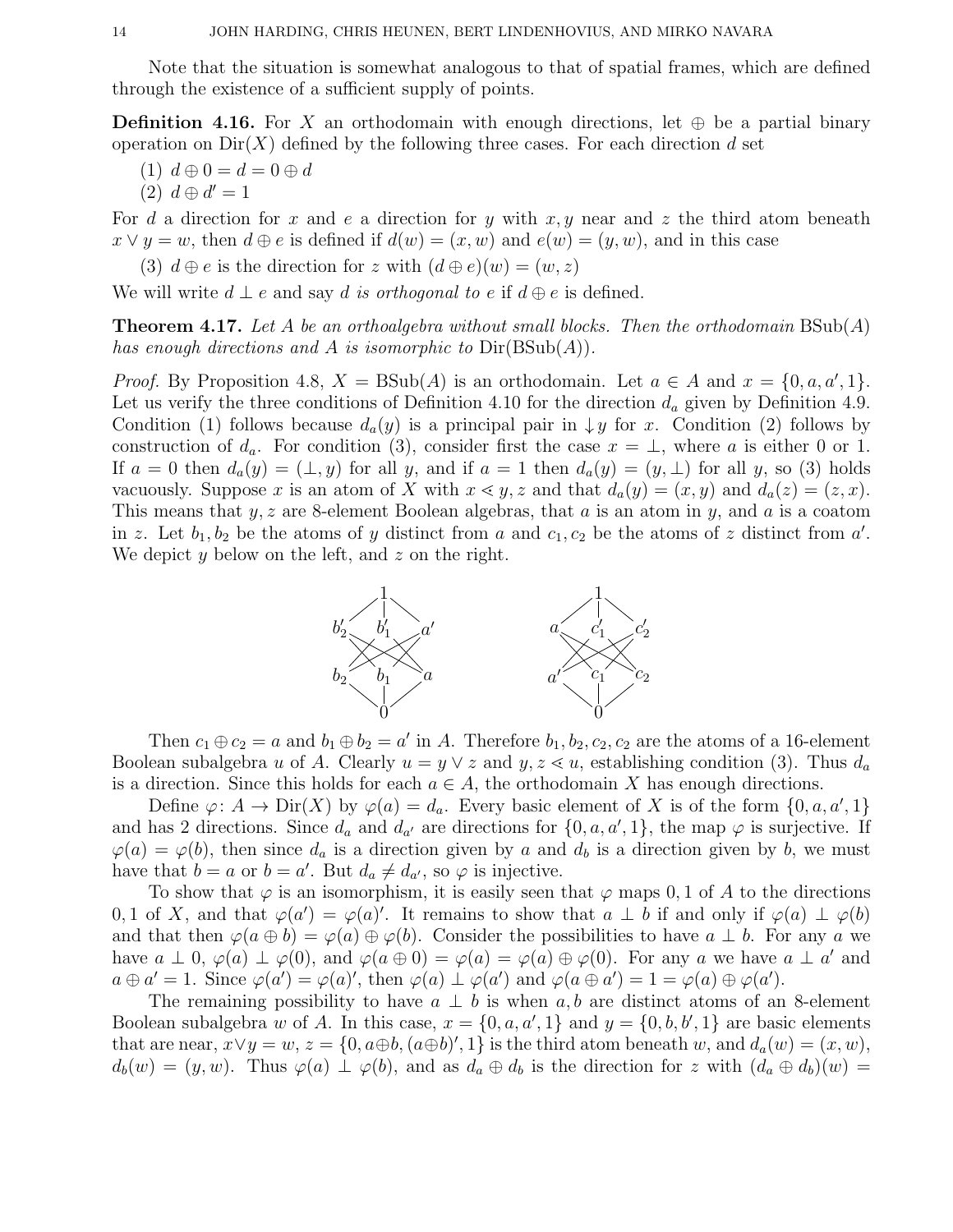$(w, z)$ , we have  $\varphi(a) \oplus \varphi(b) = \varphi(a \oplus b)$ . Conversely, suppose  $\varphi(a) \perp \varphi(b)$  via condition (3) of Definition 4.16. Since  $d_a$  is a direction for  $x = \{0, a, a', 1\}$  and  $d_b$  is a direction for  $y = \{0, b, b', 1\}$ , this condition assumes  $x, y$  are near and generate an 8-element Boolean subalgebra of  $A$ . Further, since  $d_a(w) = (x, w)$  and  $d_b(w) = (y, w)$ , we have that a, b are atoms of w, hence  $a \perp b$  in A. Finally,  $d_a \oplus d_b$  is the direction for the third atom  $z = \{0, a \oplus b, (a \oplus b)', 1\}$  beneath w with  $(d_a \oplus d_b)(w) = (w, z)$ , so  $d_a \oplus d_b = d_{a \oplus b}$ .

Remark 4.18. The previous theorem achieves one of our primary aims: a means to reconstruct an orthoalgebra A from its poset of Boolean subalgebras. It only applies if A has no small blocks, but, with one exception, we can still recover A from  $B\text{Sub}(A)$  without this restriction. The exception is when  $BSub(A)$  has a single element, which occurs when A is a 1-element orthoalgebra and also when  $A$  is a 2-element orthoalgebra. In these cases it is clearly impossible to recover A from  $BSub(A)$ .

Suppose then that A has more than two elements. If it does have small blocks, these appear in  $BSub(A)$  as maximal atoms. Provided A has a block that is not small, removing these blocks from A yields an orthoalgebra  $A^*$ , and  $BSub(A^*)$  is obtained from  $BSub(A)$  from removing maximal atoms. Since we can reconstruct  $A^*$  as  $Dir(BSub(A^*))$ , we can then reconstruct A by adding a number of horizontal summands equal to the number of maximal atoms of  $BSub(A)$ . If A consists of only small blocks, it is determined by the cardinality of the set of its maximal atoms.

### 5. CHARACTERIZING ORTHODOMAINS OF THE FORM  $BSub(A)$

In this section, we show, for any orthodomain X with enough directions, that  $\text{Dir}(X)$  is an orthoalgebra, and characterize those orthodomains that are of the form  $BSub(A)$  for some orthoalgebra A.

**Definition 5.1.** For an orthodomain X, let  $X^*$  be the set of elements of X of height 3 or less. A shadow of X is a nonempty subset  $S \subseteq X^*$  satisfying:

- (1) S is a downset of  $X^*$ ;
- (2) S is closed under existing joins in  $X^*$ .

Note, the second condition means that if  $T \subseteq S$  and there is  $w \in X^*$  that is the least upper bound of T in X, which will imply that w is also the least upper bound of T in  $X^*$ , then  $w \in S$ .

**Proposition 5.2.** Let X be an orthodomain, S be a shadow of X, x be a basic element of X with  $x \in S$ , and d be a direction of X for x. Then:

- $(1)$  *S* is an orthodomain;
- (2) the restriction  $d | S$  of  $d$  to  $\uparrow x \cap S$  is a direction of S.

Hence if X has enough directions and S has no maximal elements which are basic, then S has enough directions.

Proof. Since X<sup>\*</sup>, and hence S, has finite height, every directed set has a maximal element and hence a join, and each element is compact. Since  $X$  is atomistic and  $S$  is a downset, it is atomistic. Since S is a downset of X, for each  $s \in S$  the ideal  $\downarrow s$  is a Boolean domain. Finally, if x, y are atoms of S and  $x, y \leq w$ , then  $x \vee y = w$  in X, hence  $x \vee y = w$  in S as well. Thus S is an orthodomain, establishing part (1).

To see part (2) we verify the three conditions of Definition 4.10. The first two are trivial consequences of restricting. For the third, suppose there are  $x \leq y$ , z with  $y, z \in S$  and  $d(y) =$  $(x, y), d(z) = (z, x)$ . Since d is a direction of X, then  $y \vee z = w$  exists in X and  $y, z \leq w$ . Since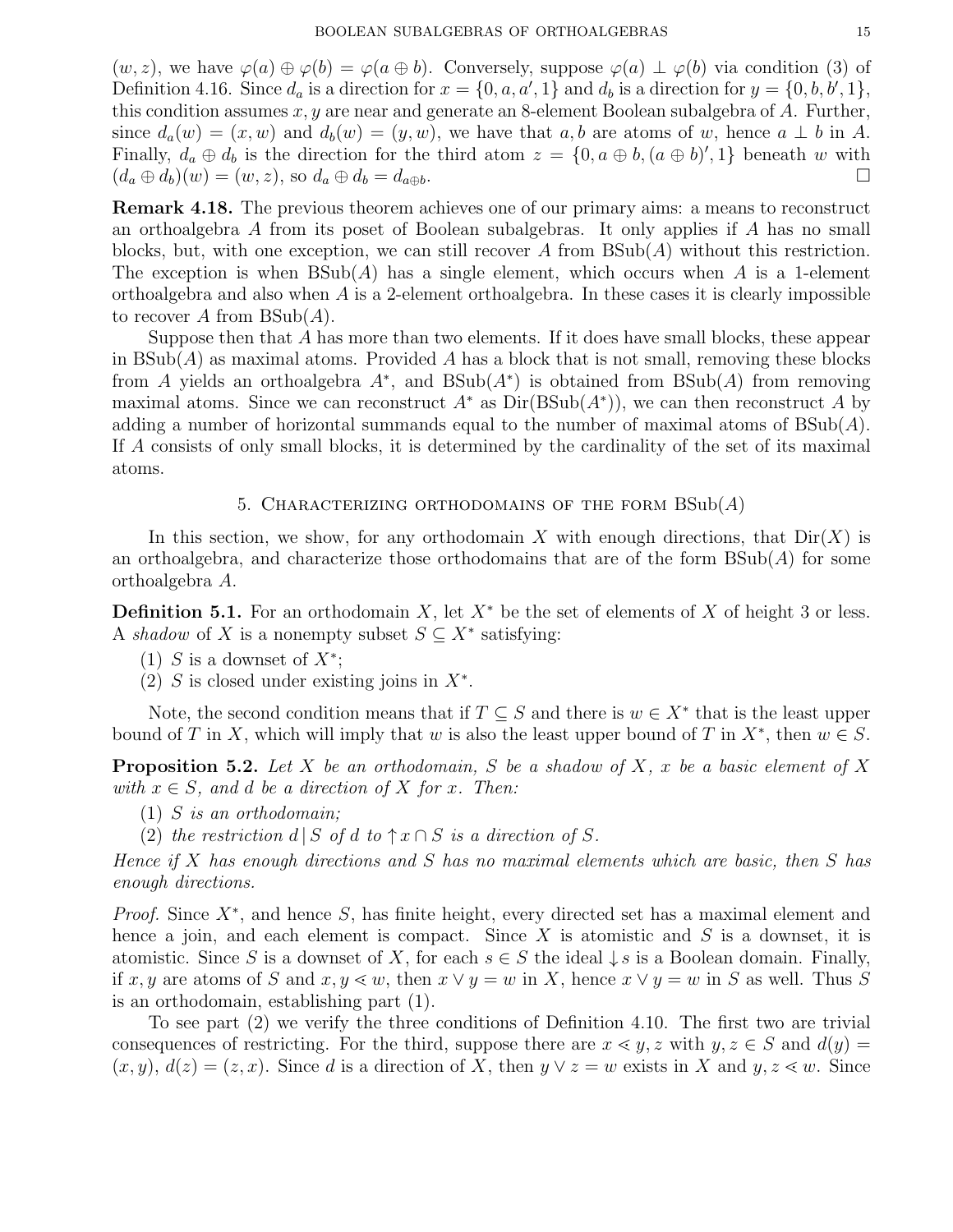x is basic and  $x \leq y, z \leq w$  then w has height at most 3. So  $w \in X^*$  and w is the join of y, z in X<sup>∗</sup>. Since S is a shadow, it is closed under joins in  $X^*$ , so  $w \in S$  and  $w = y \vee z$  in S.  $\Box$ 

**Definition 5.3.** Let X be an orthodomain with enough directions and S be a shadow of X without maximal elements which are basic. Write  $\text{Dir}_S(X)$  for the set of directions of X for basic elements  $x \in S$ , and let  $\mu_S : \text{Dir}_S(X) \to \text{Dir}(S)$  be given by  $\mu_S(d) = d|_S$ .

**Proposition 5.4.** Let X be an orthodomain with enough directions and S be a shadow of X without maximal elements which are basic. Then:

- (1)  $\text{Dir}_S(X)$  contains 0, 1 and is closed under ' and  $\oplus$ ;
- (2)  $\mu_S$  is a bijection from  $\text{Dir}_S(X)$  to  $\text{Dir}(S)$ ;
- (3)  $\mu_S$  preserves 0, 1 and ';
- (4)  $d \perp e$  if and only if  $\mu_S(d) \perp \mu_S(e)$ , and in this case  $\mu_S(d \oplus e) = \mu_S(d) \oplus \mu_S(e)$ .

*Proof.* (1) Since 0, 1 are directions for  $\perp$  and  $\perp \in S$ , we have  $0, 1 \in \text{Dir}_S(X)$ . If d is a direction for x, then d' is also a direction for x, giving closure under '. For closure under  $\oplus$ , suppose  $d, e \in \text{Dir}_S(X)$  with d a direction for  $x \in S$ , e a direction for  $y \in S$ , and  $d \perp e$ . There are several cases for  $\bot$ . If one of d, e is 0, then  $d \oplus e$  equals d or e, and if  $e = d'$ , then  $d \oplus e = 1$ , so these cases are trivial. In the remaining case x and y are near. Say  $x \vee y = w$  with z the third atom beneath w. Then  $w \in S$  since S is closed under joins in  $X^*$ , and so  $z \in S$  since S is a downset of X. Since  $d \oplus e$  is a direction for z, we have  $d \oplus e \in \text{Dir}_S(X)$ .

(2) For a basic  $x \in S$ , the two directions for x in X are d and d'. These restrict to directions of S for x and their restrictions are orthocomplements. Then as S has no basic maximal elements, these restrictions are distinct and are the only two directions for x in  $S$ . Part (3) is trivial.

For part (4), suppose  $d, e \in \text{Dir}_S(X)$  with d a direction for x and e a direction for y. Note that one of d, e is 0 iff one of  $\mu_S(d)$ ,  $\mu_S(e)$  is 0, and in this case  $\mu_S(d \oplus e) = \mu_S(d) \oplus \mu_S(e)$ . Next,  $e = d'$  iff  $\mu_S(e) = \mu_S(d)'$ , and in this case  $\mu_S(d \oplus e) = \mu_S(d) \oplus \mu_S(e)$ . For the remaining case we have  $d \perp e$  if and only if x, y are near and  $d(w) = (x, w), e(w) = (y, w)$  where  $x \vee y = w$ . But this is equivalent to  $\mu_S(d) \perp \mu_S(e)$ . In this case,  $d \oplus e$  is the direction for the third atom z beneath w with  $(d \oplus e)(w) = (w, z)$ , and thus its restriction is a direction for z taking value  $(w, z)$  at w, and hence is  $\mu_S(d) \oplus \mu_S(e)$ .

A specific instance of the previous proposition is of particular interest. It is easily seen that  $X^*$  is a shadow of X that has no basic maximal elements when X has none. Furthermore, since every basic element of X belongs to  $X^*$ , we have  $\text{Dir}_{X^*}(X) = \text{Dir}(X)$ .

Corollary 5.5. If X is an orthodomain with enough directions, then so is  $X^*$ , and restriction gives an isomorphism  $\text{Dir}(X) \simeq \text{Dir}(X^*).$ 

We next set out to prove that  $Dir(X)$  is an orthoalgebra for any orthodomain X with enough directions.

**Lemma 5.6.** For X an orthodomain with enough directions, the partial binary operation  $\oplus$ on  $\text{Dir}(X)$  is commutative and associative: when one side of an expression  $d \oplus e = e \oplus d$  or  $(d \oplus e) \oplus f = d \oplus (e \oplus f)$  is defined, so is the other, and the two are equal.

*Proof.* Clearly  $\oplus$  is commutative. Making use of this and symmetry, it suffices to show that if  $(d \oplus e) \oplus f$  is defined, then  $d \oplus (e \oplus f)$  is defined, and the two are equal. For this, we consider a number of cases.

If any of  $d, e, f$  are 0, then it is easily verified. The only direction orthogonal to 1 is 0, so we may also assume that none of  $d, e, d \oplus e, f$  is 1. So there are atoms  $x, y, z$  with d a direction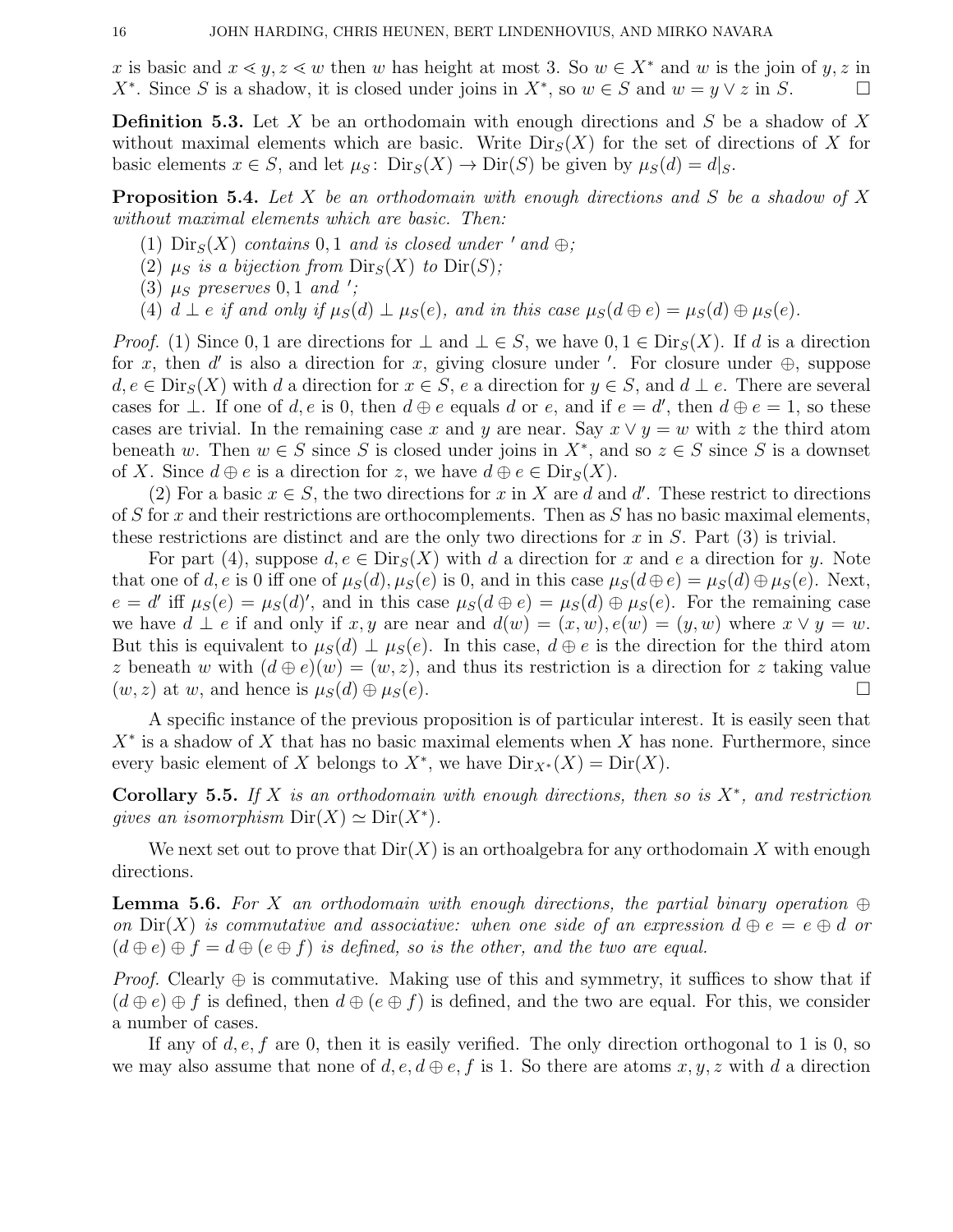for x, e a direction for y, and f a direction for z. Having  $d = e'$  gives  $d \oplus e = 1$ , so x, y are distinct, and therefore to have  $d \perp e$  we must have that x, y are near. Let  $x \vee y = w$  and let p be the third atom beneath w. Then  $d \oplus e$  is the direction for p with  $(d \oplus e)(w) = (w, p)$ .

Since neither  $d \oplus e$  or f equals 0 or 1, there are two possibilities to have  $(d \oplus e) \perp f$ . We consider first the case that  $f = (d \oplus e)'$ . Since  $d \oplus e$  is the direction for p with  $(d \oplus e)(w) = (w, p)$ , this means that f is the direction for  $z = p$  with  $f(w) = (p, w)$ . Since x, y, p are the three pairwise near atoms under w, we then have that  $e \oplus f$  is defined, and that  $e \oplus f$  is the direction for x with  $(e \oplus f)(w) = (w, x)$ . Thus  $e \oplus f = d'$ . So  $d \oplus (e \oplus f)$  is also defined and both sides of the expression in this case evaluate to 1.



Figure 3. A part of the Hasse diagram of the shadow from the proof of Lemma 5.6 (two possible partial diagrams of the same situation)

For the final case (see Figure 3), it must be that item (3) in Definition 4.16 applies to  $(d \oplus e) \perp f$ . Since  $d \oplus e$  is the direction for p with  $(d \oplus e)(w) = (w, p)$  and f is a direction for z, the assumptions of (3) give that p, z are near. Say  $p \vee z = v$ , and let q be the third atom distinct from p, z under v. Then to have  $d \oplus e \perp f$  we have  $(d \oplus e)(v) = (p, v)$  and  $f(v) = (z, v)$ , and the sum  $(d \oplus e) \oplus f$  is the direction for q with  $((d \oplus e) \oplus f)(v) = (v, q)$ .

Since  $(d \oplus e)(w) = (w, p)$  and  $(d \oplus e)(v) = (p, v)$ , we have  $w \neq v$ . Since the three atoms beneath w are x, y, p, the three atoms beneath v are  $p, q, z$ , and w, v cannot have more than one common atom beneath them since they are distinct, we have that  $x, y, p, q, z, w, v$  are distinct. Since  $d \oplus e$  is a direction for p, by Definition 4.10

$$
p \leq w, v, (d \oplus e)(w) = (w, p)
$$
 and  $(d \oplus e)(v) = (p, v) \Rightarrow w \vee v$  exists and  $w, v \leq w \vee v$ 

Let  $u = w \vee v$ . Since p is an atom and  $p \ll w, v \ll u$  then u has height 3 so belongs to  $X^*$ . Let  $S = \downarrow u$  and note that this is a shadow of X. Since S is isomorphic to Sub(B) for a 16-element Boolean algebra B, Theorem 4.17 gives that  $Dir(S) \simeq B$ . Proposition 5.4 gives  $\text{Dir}_S(X) \simeq \text{Dir}(S)$ . Since d, e, f all belong to  $\text{Dir}_S(X)$ , their associativity under  $\oplus$  follows.  $\square$ 

**Theorem 5.7.** If X is an orthodomain with enough directions, then  $\text{Dir}(X)$  is an orthoalgebra.

*Proof.* Lemma 5.6 shows that  $\oplus$  is commutative and associative. There are directions 0, 1. For each direction d also d' is a direction,  $d \oplus d'$  is defined, and  $d \oplus d' = 1$ . Suppose e is another direction with  $d \oplus e$  defined and  $d \oplus e = 1$ . Since 1 is a direction given by the basic element 0, it cannot be that  $d \perp e$  is defined because of reason (3) in Definition 4.16. If it is defined because of reason (2), then  $e = d'$ . If it is defined because of reason (1), then one of  $d, e$  is 0, and because we have required  $d \oplus e = 1$ , the other must be 1, hence again  $e = d'$ . So d' is the unique direction with  $d \oplus d' = 1$ . Finally, suppose that d is a direction with  $d \oplus d$  defined. This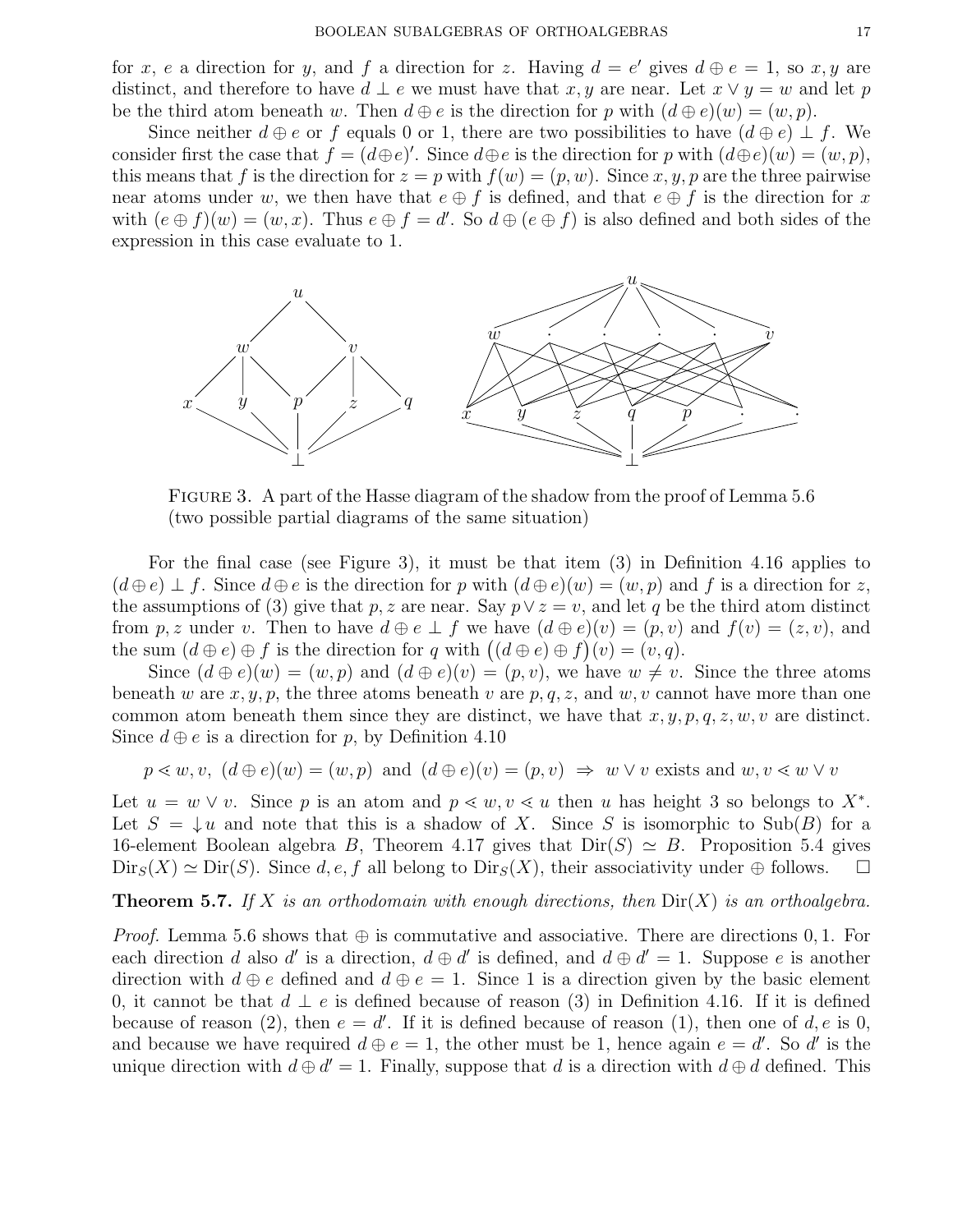cannot be defined because of reason (3) of Definition 4.16. It cannot be because of reason (2) since  $d \neq d'$ . So it must be defined because of reason (1), giving  $d = 0$ .

**Remark 5.8.** For an orthodomain X with enough directions,  $X \simeq B\text{Sub}(Dir(X))$  does not usually hold. By Corollary 5.5  $\text{Dir}(X) \simeq \text{Dir}(X^*)$ , and we clearly do not have  $X \simeq X^*$  for each orthodomain X with enough directions. In fact,  $X = BSub(A)$  provides a counterexample for any orthoalgebra A with no small blocks and a block with more than 4 atoms.

**Definition 5.9.** A shadow  $S \subseteq X^*$  of an orthodomain X is a *Boolean shadow* if either:

(1)  $S = \downarrow x$  for some basic  $x \in X$ ;

(2) S has enough directions and  $Dir(S)$  is a Boolean orthoalgebra.

Write  $BShad(X)$  for the partially ordered set of Boolean shadows of X under inclusion.

**Definition 5.10.** Let X be an orthodomain with enough directions, and let B be a Boolean subalgebra of  $Dir(X)$ . Define:

 $T_B = \{x \mid x$  is basic in X and there is some  $d \in B$  with d a direction for  $x\},$  $S_B$  = the closure of  $T_B$  under existing joins in  $X^*$ .

**Proposition 5.11.** Let X be an orthodomain with enough directions and let B be a Boolean subalgebra of  $\text{Dir}(X)$ . Then:

- (1) if B has more than 4 elements, then  $S_B$  is proper and  $B = \text{Dir}_{S_B}(X)$ ;
- (2)  $S_B$  is a Boolean shadow of X.

*Proof.* We first prove that  $S_B$  is a shadow of X.

By definition,  $S_B \subseteq X^*$  and is closed under existing joins in  $X^*$ . It suffices to show that  $S_B$  is a downset of X<sup>\*</sup>. Clearly if w is a basic element of X that belongs to  $S_B$ , then any  $x \leq w$ also belongs to S. This covers the case that w is of height 0 or 1. Suppose  $w \in S_B$  is of height 2 in X. Then w belonging to  $S_B$  means it is the join  $w = x \vee y$  of two elements x, y of  $T_B$ , both of which are atoms of X. Since  $x, y \in T_B$  there are directions  $d, e \in \text{Dir}(X)$  with d a direction for x and e a direction for y. Further, these may be chosen so that  $d \perp e$ . If  $z \leq w$ , then either z is one of  $0, x, y, w$ , or z is the third atom beneath  $x \vee y$ . In the last case  $d \oplus e$  is a direction for z and  $d \oplus e$  belongs to B, so  $z \in T_B \subseteq S_B$ .

Our final case is when  $w \in S_B$  is of height 3. Since  $w \in S_B$ , it is the join of atoms of  $T_B$ . Since  $w \in X$  we have  $\downarrow w$  isomorphic to the poset of subalgebras of a 16-element Boolean algebra as shown in Figure 1. Our task is to show that all 7 atoms x in  $\downarrow w$  belong to  $T_B$  since this then shows that all elements of height 2 in  $\downarrow w$  are in  $S_B$ . The atoms in  $\downarrow w$  can be divided into two groups, the four at left and the three at right. There are two possibilities to consider:

- (i) w is the join of two atoms  $w = x \vee y$  from the right with  $x, y \in T_B$ ;
- (ii) w is the irredundant join of 3 atoms of  $T_B$ .

Using the result above that if  $z \in S_B$  is of height 2 then  $\downarrow z \subseteq S_B$ , and that  $S_B$  is closed under joins in  $X^*$ , the second case can be reduced to the first, so we just consider the first. Let d, d' be the directions for x and e, e' be the directions for y. So d, d', e, e'  $\in B$  and neither of d, d' is orthogonal to either of  $e, e'$ . Since B is a Boolean subalgebra of  $Dir(X)$ , then  $d, e$  generate a 16-element subalgebra Y of B. So there are directions  $f_1, \ldots, f_4 \in B$  that are the atoms of Y. These must be directions for the four basic atoms at the left of  $\downarrow w$ . But  $f_1, \ldots, f_4$  in B imply that these four atoms at left belong to  $T_B$ . Since the remaining atom beneath  $\downarrow w$  lies under a join of two of the atoms at left, it also belongs to  $T_B$ . This establishes that  $S_B$  is a shadow.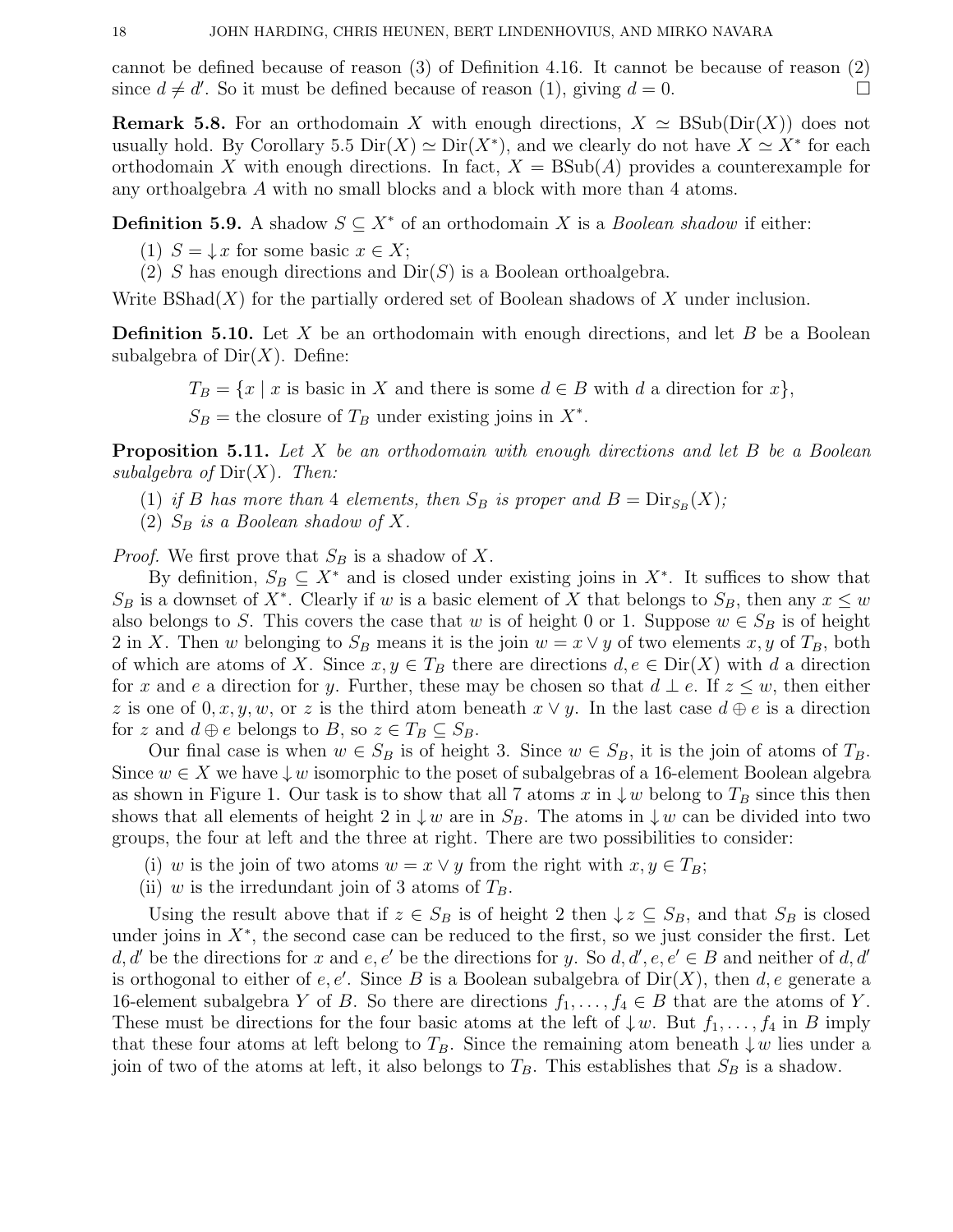For part (1), assume B has more than 4 elements. To see that  $S_B$  is proper, first note that it is not the case that 0 is maximal in  $S_B$ . Let x be an atom in  $S_B$  and hence in  $T_B$ . Then there is a direction d in B that is a direction for x. Since B has more than 4 elements, there is a nonzero direction  $e$  in  $B$  orthogonal and unequal to one of  $d$  or  $d'$ . If  $e$  is a direction for  $y$ , then x, y are near, and  $w = x \vee y \in S_B$ . So no atom is maximal in  $S_B$ , and  $S_B$  is proper.

It remains to show that  $B = \text{Dir}_{S_B}(X)$ . Let d be a direction in B for a basic element x. Then by definition,  $x \in T_B \subseteq S_B$ . Thus by definition  $d \in \text{Dir}_{S_B}(X)$ . Conversely, let  $d \in \text{Dir}_{S_B}(X)$  be a direction for the basic element x of X. By definition,  $x \in S_B$ . But  $S_B$  consists of the elements of  $X^*$  that are joins of elements of  $T_B$ , and as x is basic, it must be that  $x \in T_B$ . Thus there is a direction e in B for x. But there are only two directions for x, namely  $d, d'$ . So either  $e = d$ or  $e' = d$ , and in either case d is in B since B is closed under orthocomplementation.

For part (2), it remains to show that the shadow  $S_B$  is Boolean. If B has 4 or fewer elements, then  $T_B = \downarrow x$  for a basic element x, so  $S_B = T_B$ , and so  $S_B$  is Boolean. Suppose B has more than 4 elements. Then by (1)  $B = \text{Dir}_{S_B}(X)$ . Proposition 5.4 gives  $\text{Dir}_{S_B}(X) \simeq \text{Dir}(S_B)$ . So  $Dir(S_B)$  is Boolean, giving that  $S_B$  is a Boolean shadow.

**Proposition 5.12.** For X an orthodomain with enough directions, there is an isomorphism of posets  $\Gamma: \text{BSub}(\text{Dir}(X)) \to \text{BShad}(X)$  given by  $\Gamma(B) = S_B$ .

*Proof.* The map is well-defined by Proposition 5.11. If  $B_1 \subseteq B_2$ , then surely  $S_{B_1} \subseteq S_{B_2}$ , so  $\Gamma$ preserves order. Suppose  $S_{B_1} \subseteq S_{B_2}$ . Since elements of  $S_{B_2}$  are joins of elements of  $T_{B_2}$ , and elements of  $T_{B_1}$  are basic and hence join irreducible, this implies that  $T_{B_1} \subseteq T_{B_2}$  and this gives that  $B_1 \subseteq B_2$ . So  $\Gamma$  is an order embedding.

To see that it is surjective, let S be a Boolean shadow of X. If S is either  $\{\perp\}$  or  $\{\perp, x\}$  for some atom x of X, then  $S = \Gamma(B)$  where  $B = \{0, 1\}$  or  $B = \{0, d, d', 1\}$  where d is a direction for x respectively. Suppose that S has enough directions and  $Dir(S)$  is a Boolean orthoalgebra. Let  $B = \text{Dir}_S(X)$ . By Proposition 5.4, B is a subalgebra of  $\text{Dir}(X)$  and the restriction map from B to Dir(S) is an isomorphism, so B is a Boolean subalgebra of Dir(X). Then  $\Gamma(B) = S_B$  is the shadow generated by  $T_B$ , and the elements of  $T_B$  are those basic elements x of X that have a direction  $d \in B = \text{Dir}_S(X)$ . By definition, the elements of  $\text{Dir}_S(X)$  are those directions that are for some basic  $x \in S$ . Thus  $T_B$  consists of the basic elements in S, so  $\Gamma(B) = S$ .

**Definition 5.13.** Let X be an orthodomain. We say X is *short* if  $X = X^*$ . We say X is *tall* if  $m = \bigvee S$  exists and  $\bigcup m \cap X^* = S$  for each Boolean shadow S.

**Proposition 5.14.** Let A be an orthoalgebra without small blocks. Then  $X = BSub(A)$  is a tall orthodomain with enough directions.

*Proof.* By Theorem 4.17, X is an orthodomain with enough directions, and there is an orthoalgebra isomorphism  $\varphi: A \to \text{Dir}(X)$  where  $\varphi(a) = d_a$  is the direction for  $x_a = \{0, a, a', 1\}$ with

$$
d_a(w) = (\downarrow_w a \cup \uparrow_w a', \downarrow_w a' \cup \uparrow_w a).
$$

Let S be a Boolean shadow of X. If  $S = \downarrow x$  for a basic element x it is clear that  $x = \bigvee S$ exists and  $\downarrow x \cap X^* = S$ . Assume that S has enough directions and Dir(S) is Boolean. By Proposition 5.4 Dir(S)  $\simeq \text{Dir}_S(X)$ , hence  $\text{Dir}_S(X)$  is Boolean. Let  $w = \varphi^{-1}(\text{Dir}_S(X))$ . Then w is a Boolean subalgebra of A, and consists of all the  $a \in A$  with  $\varphi(a) \in \text{Dir}_S(X)$ , hence all  $a \in A$ with  $d_a \in \text{Dir}_S(X)$ , and therefore all  $a \in A$  with  $x_a \in S$ . Since each basic element of X is of the form  $x_a$  given by some  $a \in A$ , we have for a basic element  $x \in X$ , that  $x \in S$  exactly when  $x \leq w$ . Since S is a downset and X is atomistic  $w = \bigvee S$ , and since S is closed under existing joins in  $X^*$  we have  $X^* = S$ . Thus X is tall.  $□$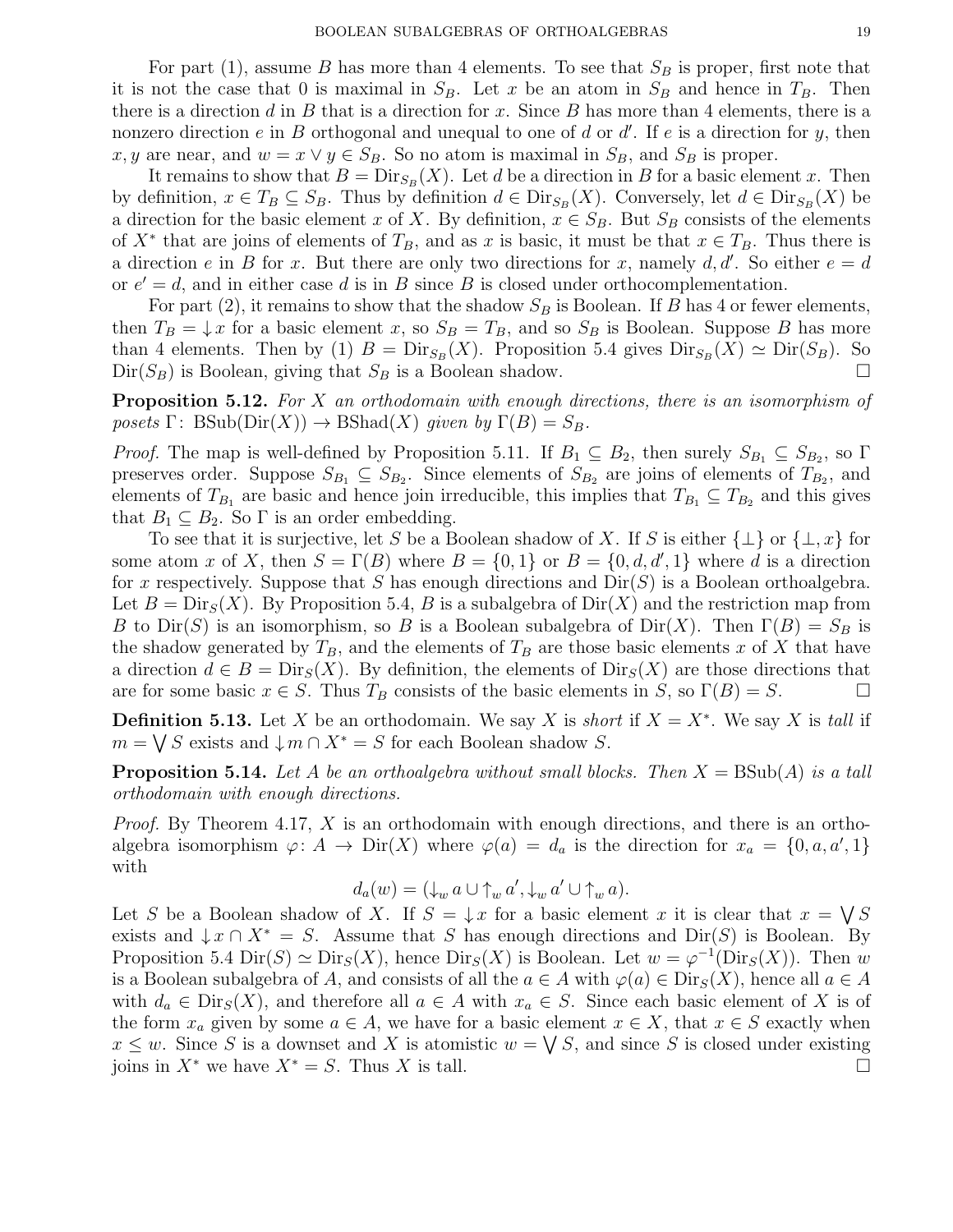## **Proposition 5.15.** If X is a tall orthodomain with enough directions, then  $X \simeq \text{BSub}(\text{Dir}(X))$ .

*Proof.* By Proposition 5.12, we have  $BSub(Dir(X)) \simeq BShad(X)$ . Define  $\psi: BShad(X) \to X$ by  $\psi(S) = \bigvee S$ , and  $\lambda: X \to \text{BShad}(X)$  by  $\lambda(m) = \bigcup m \cap X^*$ . Since X is tall,  $\bigvee S$  exists and  $\downarrow$  ( $\bigvee S$ )  $\cap$   $X^* = S$ . For any  $w \in X$  we have  $\downarrow w \cap X^*$  is a downset of  $X^*$  that is closed under existing joins in  $X^*$ , hence is a shadow. If w is basic in X, then by definition  $\downarrow w$  is a Boolean shadow. Otherwise  $\downarrow w$  is a proper Boolean domain, hence has enough directions. Since  $\downarrow w \cap X^* = (\downarrow w)^*$ , Corollary 5.5 gives that  $\downarrow w \cap X^*$  is an orthodomain with enough directions and that  $\text{Dir}(\downarrow w \cap X^*)$  is isomorphic to  $\text{Dir}(\downarrow w)$ , and hence is Boolean. In any case,  $\downarrow w \cap X^*$ is a Boolean shadow of X. So  $\psi$  and  $\lambda$  are well-defined. Since  $\downarrow$  ( $\forall S$ )  $\cap X^* = S$  we have  $\lambda \circ \psi = id$ . For  $w \in X$ , by atomisticity  $w = \bigvee (\downarrow w \cap X^*)$ , so  $\psi \circ \lambda = id$ . Thus  $BShad(X) \simeq X$ , so BSub( $\text{Dir}(X)$ )  $\simeq X$ .

**Theorem 5.16.** The following are equivalent for an orthodomain  $X$ :

- $(1)$  X is tall and has enough directions;
- (2)  $X \simeq \text{BSub}(A)$  for an orthoalgebra A without small blocks.

When these conditions hold,  $\text{Dir}(X)$  is an orthoalgebra and  $X \simeq \text{BSub}(\text{Dir}(X)).$ 

*Proof.* The direction  $(1) \Rightarrow (2)$  follows from Theorem 5.7 and Proposition 5.15. The direction  $(2) \Rightarrow (1)$  follows from Theorem 4.17 and Proposition 5.14.

**Remark 5.17.** The previous theorem only characterizes orthodomains of the form  $BSub(A)$  for an orthoalgebra A without small blocks. This can be extended to orthoalgebras A with small blocks as follows. If A has two or fewer elements, then  $BSub(A)$  is a 1-element orthodomain. If A has more than two elements and all its blocks are small, then  $BSub(A)$  is an orthodomain where all elements are basic, and each orthodomain where all elements are basic arises this way as the horizontal sum of 4-element Boolean algebras, one for each atom of the orthodomain. Otherwise not all blocks of A are small. Let  $A^*$  be the orthoalgebra obtained by removing small blocks from A. Then  $BSub(A^*)$  is a tall orthodomain with enough directions, and  $BSub(A)$  is obtained from this by adding a maximal atom to  $BSub(A^*)$  for each small block of A. So the orthodomains isomorphic to  $BSub(A)$  for some orthoalgebra A are exactly those that have one element, have all their elements basic, or are constructed by adding a set of maximal atoms to a tall orthodomain with enough directions.

**Theorem 5.18.** The following are equivalent for an orthodomain  $X$ :

- $(1)$  X is short and has enough directions;
- (2)  $X \simeq \text{BSub}(A)^*$  for an orthoalgebra A without small blocks.

When these conditions hold,  $Dir(X)$  is an orthoalgebra and  $X \simeq BSub(Dir(X))^*$ .

*Proof.* The direction  $(2) \Rightarrow (1)$  follows from Theorem 4.17 and Corollary 5.5. For the converse, assume (1). By Proposition 5.12 there is an isomorphism  $\Gamma: \text{BSub}(\text{Dir}(X)) \to \text{BShad}(X)$ given by  $\Gamma(B) = S_B$  where  $S_B$  is from Definition 5.10. Then  $\Gamma$  restricts to an isomorphism of posets  $\Gamma'$ : BSub(Dir(X))<sup>\*</sup>  $\to$  BShad(X)<sup>\*</sup>. We will show that BShad(X)<sup>\*</sup> is equal to the poset of principle downsets  $\downarrow w$  where  $w \in X$ , hence is isomorphic to X. This will show that BSub( $Dir(X)$ <sup>\*</sup> is isomorphic to X, establishing (2) and the further remark.

Suppose  $w \in X$ . If w is basic, then by definition  $\downarrow w$  is a Boolean shadow that clearly has height at most 1 in BShad(X). Otherwise  $\downarrow w$  is a Boolean domain with enough directions and  $\text{Dir}(\downarrow w)$  is a Boolean algebra. Thus  $\downarrow w$  is a Boolean shadow. Since X is short, w has height at most 3, so  $\downarrow w$  has height at most 4 in BShad(X), so belongs to BShad(X)<sup>\*</sup>.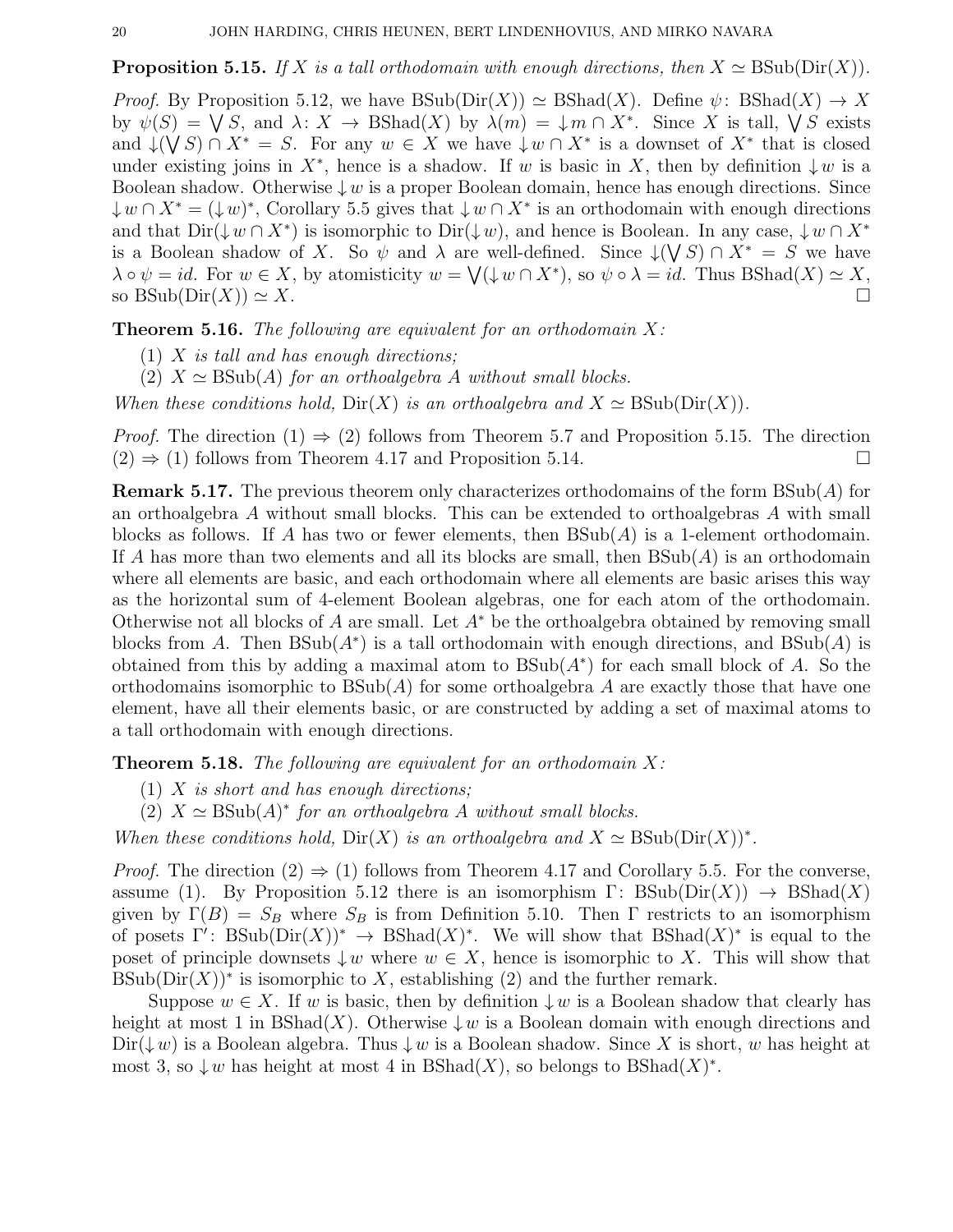From the isomorphism  $\Gamma'$ , the elements of BShad $(X)^*$  are the  $S_B$  where B is a Boolean subalgebra of  $Dir(X)$  with at most 16 elements. We must show that all such  $S_B$  are equal to  $\downarrow w$  for some  $w \in X$ . If B has 4 or fewer elements then  $S_B$  is equal to  $\downarrow w$  for a basic element  $w \in X$ . Suppose B has 8 elements. Let  $d_1, d_2, d_3$  be the directions that are the atoms of B and assume  $d_i$  is a direction for the basic element  $x_i$  of X for  $i = 1, 2, 3$ . Since  $d_1$  is orthogonal to  $d_2$  we have that  $x_1, x_2$  are near, so have a join  $w = x_1 \vee x_2$ , and this belongs to  $S_B$ . By simple counting,  $S_B$  must be equal to  $\downarrow w$ . Finally, suppose that B has 16 elements and  $d_1, \ldots, d_4$  are the atoms of B with  $d_i$  a direction for  $x_i$  for  $i = 1, ..., 4$ . Since  $d_1, d_2$  are orthogonal  $x_1, x_2$  are near, so  $z = x_1 \vee x_2$  exists. Suppose x is the third atom beneath z. Then  $(d_1 \oplus d_2)(z) = (z, x)$ . Let  $y = x_3 \vee x_4$ . Since  $d_3 \oplus d_4 = (d_1 \oplus d_2)'$  we have that the third atom under y is x. Also  $(d_3 \oplus d_4)(y) = (y, x)$ , so  $(d_1 \oplus d_2)(y) = (x, y)$ . Then by condition (3) of Definition 4.10  $w = y \vee z$ exists and has height 3. Then simple counting gives that  $S_B = \downarrow w$ .

Remark 5.19. The previous theorem extends to small blocks as in Remark 5.17. This provides a bijective correspondence between isomorphism classes of orthoalgebras and isomorphism classes of short orthodomains with enough directions.

**Remark 5.20.** We have shown that for an orthoalgebra A, the poset  $BSub(A)^*$  of elements of height 3 or less in  $BSub(A)$  is sufficient to reconstruct A. We will show one cannot make due with the order structure of the elements of height 2 or less. Specifically, for an orthodomain  $X$ , let  $X^{\dagger}$  be the poset of elements of height 2 or less in X. We will give two non-isomorphic orthoalgebras A and C where  $BSub(A)^{\dagger}$  and  $BSub(C)^{\dagger}$  are isomorphic.

Let A be the 16-element Boolean algebra shown in Figure 1. The diagram below shows the Fano plane minus a single line, the circle connecting the middle elements of each side. This figure gives a poset P with bottom  $\perp$ , seven atoms given by the vertices of this figure, and six elements of height 2 given by the lines of the figure, with the understanding that a vertex lies beneath a line if it lies on the line. Then P is isomorphic to the elements  $BSub(A)^{\dagger}$  of height 2 or less in  $BSub(A)$ .



Figure 4. The hypergraph view of the subalgebras of a 16-element Boolean algebra

However, it follows from the usual hypergraph representation of orthoalgebras (see [14] with a correction  $(15)$  that this poset also represents the atom structure of an orthoalgebra C. This means that there is an orthoalgebra C whose blocks all have 8 elements where the atoms of C are the vertices of this figure, and the sets of atoms forming a block of  $C$  are exactly the vertices lying on a line in the figure. Then  $BSub(C)$  is isomorphic to P, and as every element of it is of height 2 or less,  $BSub(C)^{\dagger} = BSub(C)$ . Thus  $BSub(A)^{\dagger} \simeq BSub(C)^{\dagger}$ , but  $A \not\simeq C$ .

## 6. Categorical aspects in the Boolean setting

In Section 2 we gave a correspondence between Boolean algebras and Boolean domains. In this section we include morphisms in our discussion in the Boolean setting. The idea is to take  $\text{Sub}(B)$  as the object part of a functor from the category of Boolean algebras to a suitable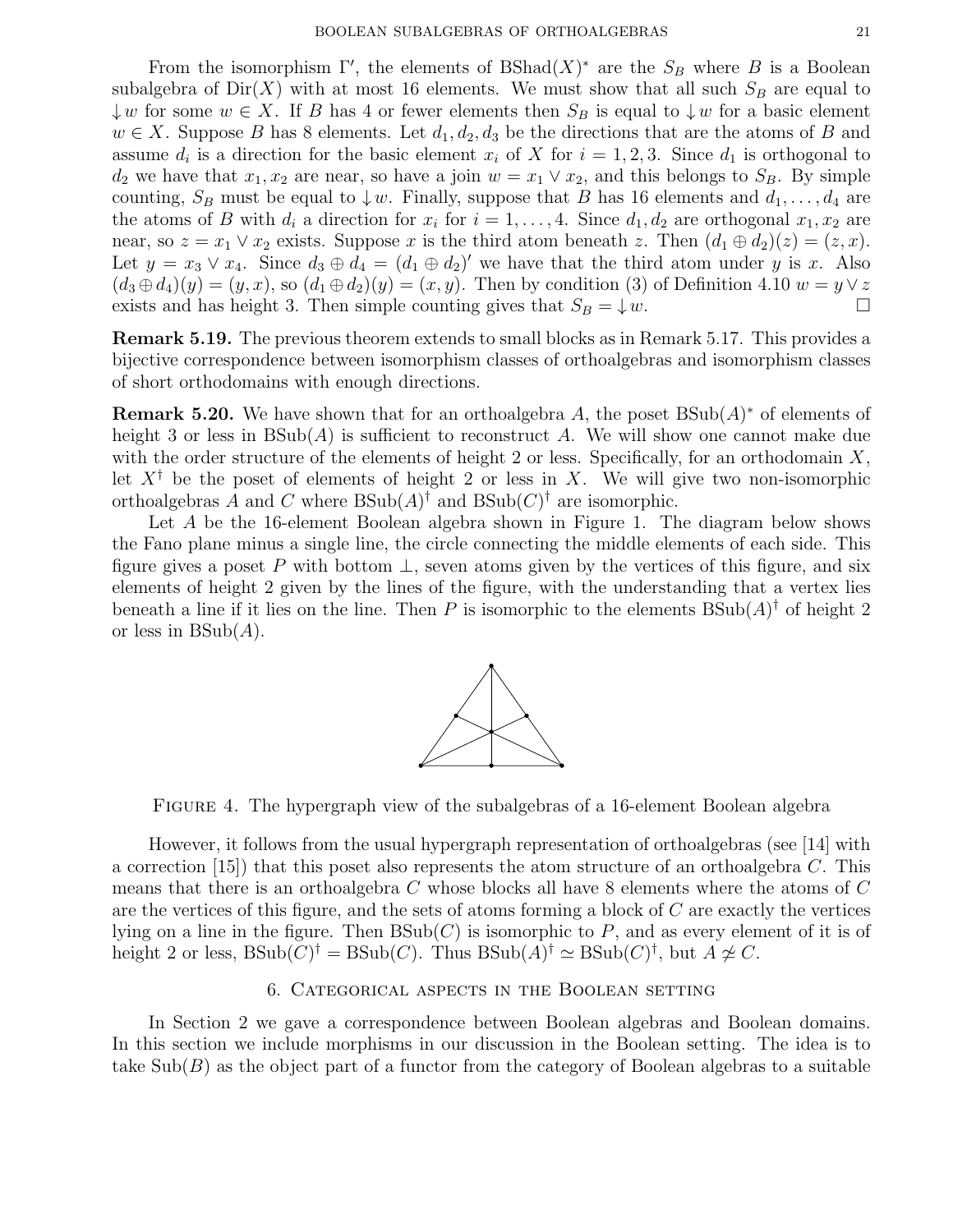category of Boolean domains, and to take a Boolean homomorphism  $f: B_1 \to B_2$  to the direct image map  $f[-]: Sub(B_1) \to Sub(B_2)$ . From the outset, there are limitations on what can be achieved. The 2-element and 1-element Boolean algebras both have 1-element Boolean domains as their subalgebra lattices, and the 4-element Boolean algebra has 2 automorphisms, while its subalgebra lattice is a 2-element lattice, and has only the trivial automorphism. So there cannot be an equivalence of categories. Nevertheless, barring these obstacles, we come as close as one could hope to an equivalence.

Definition 6.1. Write BoolAlg for the category of Boolean algebras having more than one element and the Boolean algebra homomorphisms between them.

Recall that for a Boolean domain  $X$ , we worked initially with principal pairs for a basic element  $x \in X$ . The approach based on directions for Boolean domains was equivalent to that based on principal pairs, and in some ways more intuitive. But principal pairs are easier to work with, and we will formulate our discussion here in terms of them.

Definition 6.2. Write BoolDom for the category whose objects are Boolean domains, and whose morphisms are functions  $\alpha: X_1 \to X_2$  that preserve arbitrary joins and for each  $w \in X_1$ :

- (1)  $\alpha[\downarrow w] = \downarrow \alpha(w);$
- (2) if  $(y, z)$  is a principal pair in  $\downarrow w$ , then  $(\alpha(y), \alpha(z))$  is a principal pair in  $\downarrow \alpha(w)$ ;
- (3) if  $(y_1, z_1) \leq (y_2, z_2)$  in Pp( $\downarrow w$ ), then  $(\alpha(y_1), \alpha(z_1)) \leq (\alpha(y_2), \alpha(z_2))$  in Pp( $\downarrow \alpha(w)$ ).

Remark 6.3. The third condition in Definition 6.2 is not so elegant, and carries less weight than it may seem. Since  $\alpha$  preserves joins, it preserves order. Hence  $(y_1, z_1) \leq (y_2, z_2)$  implies  $(\alpha(y_1), \alpha(z_1)) \leq (\alpha(y_2), \alpha(z_2))$  except when  $(\alpha(y_1), \alpha(z_1))$  is a dual modular atom of  $\downarrow \alpha(w)$ . The content of condition (3) is to guarantee that in this case  $(\alpha(y_2), \alpha(z_2)) \neq (\alpha(y_1), \alpha(z_1))'$ . We do not know if (3) is necessary, or whether it is independent of (1) and (2). Perhaps a way around this trouble would be to define  $\oplus$  for Pp(X) instead of  $\leq$ .

**Proposition 6.4.** There is a functor Sub:  $\text{BoolAlg} \to \text{BoolDom}$  that takes a Boolean algebra B to its lattice Sub(B) of subalgebras, and that takes a homomorphism  $f: B_1 \to B_2$  to  $f[-]$ .

Proof. In general, the image under a homomorphism of the subalgebra generated by the union of a family of sets is equal to the subalgebra generated by the union of the images of the sets. So f[-] preserves arbitrary joins. Let  $w \in Sub(B_1)$  and  $q = f[w]$ . We verify (1)–(3) of Definition 6.2 for w. If  $p \in Sub(B_2)$  with  $p \leq q$ , then  $y = f^{-1}[p] \cap w$  is a subalgebra of  $B_1$  that is contained in w and  $f[y] = p$ . So  $f[-]$  maps  $\downarrow w$  onto  $\downarrow f[w]$ , giving (1).

Suppose that  $(y, z)$  is a principal pair in  $\downarrow w$ . By Proposition 2.11 there is  $a \in w$  with

 $y = \downarrow_w a \cup \uparrow_w a'$  and  $z = \downarrow_w a' \cup \uparrow_w a$ .

Since f maps the subalgebra w of  $B_1$  onto the subalgebra q of  $B_2$ , we have  $f[\downarrow_w a] = \downarrow_q f(a)$ and  $f[\uparrow_w a'] = \uparrow_q f(a)'$ . So  $f[y] = \downarrow_q f(a) \cup \uparrow_q f(a')$  and  $f[z] = \downarrow_q f(a)' \cup \uparrow_q f(a)$ . Then, by Proposition 2.11 this is a principal pair in  $\downarrow q = \downarrow \alpha(w)$ , giving (2).

For part (3), if  $(y_1, z_1) \le (y_2, z_2)$  are principal pairs in  $\downarrow w$ , then there are  $a \le b$  in w with  $y_1 = \downarrow_w a \cup \uparrow_w a', z_1 = \downarrow_w a' \cup \uparrow_w a, y_2 = \downarrow_w b \cup \uparrow_w b',$  and  $z_2 = \downarrow_w b' \cup \uparrow_w b$ . By the argument used in part (2) we have  $(f[y_1], f[z_1])$  is the principal pair in  $\downarrow f[w]$  given by  $f(a)$  and  $(f[y_2], f[z_2])$  is the principal pair in  $\downarrow f[w]$  given by  $f(b)$ . Since  $f(a) \leq f(b)$  part (3) follows.

Remark 6.5. The opening of this section mentioned several obstacles to an equivalence between the categories **BoolAlg** and **BoolDom**. There are more. Suppose that  $B_1$  and  $B_2$  are Boolean algebras with  $B_2$  having more than 1 element. Then every prime ideal of  $B_1$  gives a distinct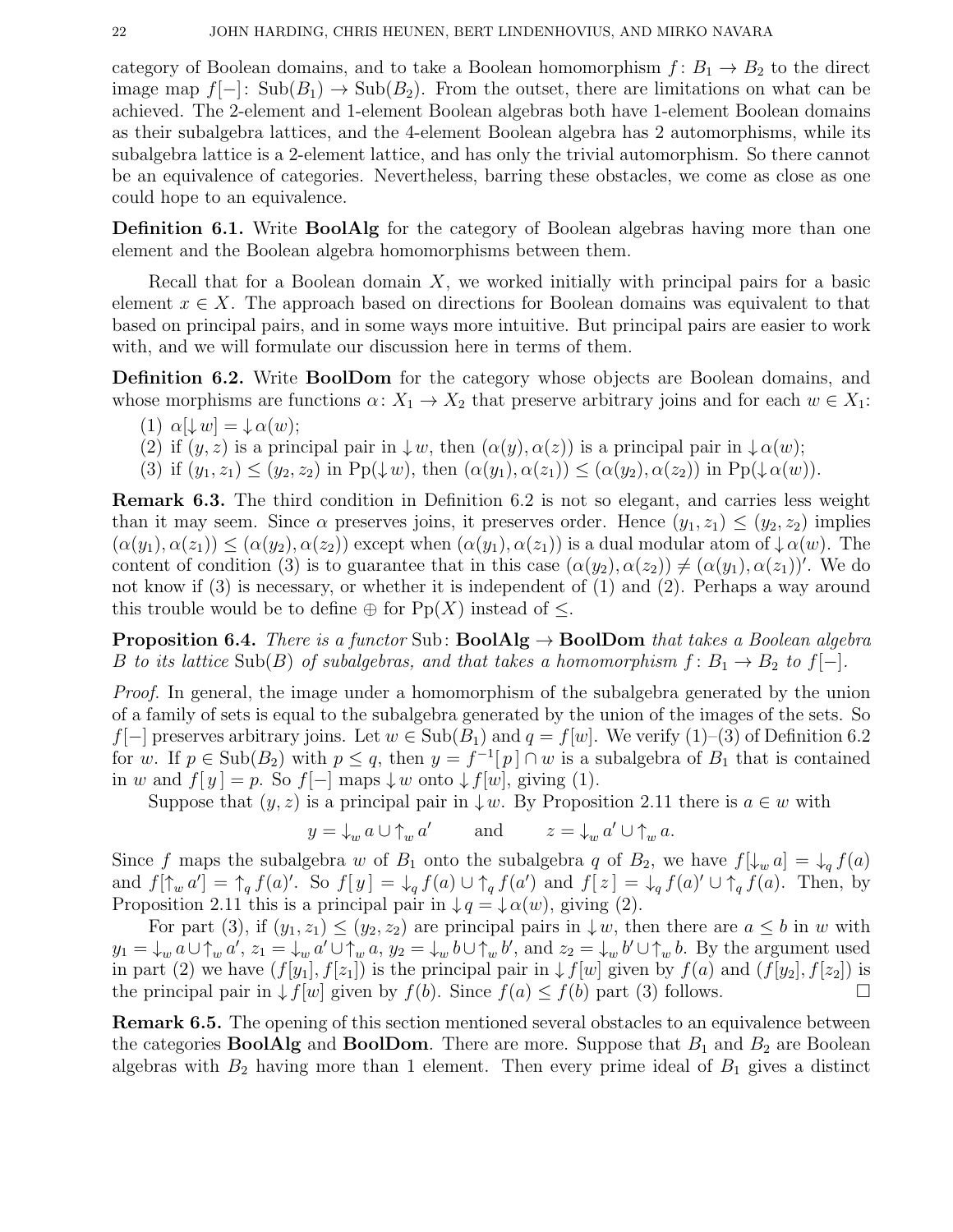homomorphism  $f: B_1 \to B_2$  whose image has 2 elements. For each of these homomorphisms,  $f[-]$  is the map sending each element of  $\text{Sub}(B_1)$  to  $\perp \in \text{Sub}(B_2)$ . For another pathology, suppose  $f: B_1 \to B_2$  is a Boolean algebra homomorphism whose image has 4 elements. Then composing with the nontrivial automorphism of this image gives a homomorphism  $g: B_1 \to B_2$ distinct from f with  $f[-]$  and  $g[-]$  equal. Thus the functor Sub is not faithful with respect to homomorphisms whose image has four or fewer elements.

A functor  $F: \mathbb{C} \to \mathbb{D}$  gives an equivalence of categories if it is full, faithful, and essentially surjective on objects, i.e. each object of **D** is isomorphic to some  $F(C)$  for an object C of **C**. The functor Sub:  $\text{BoolAlg} \to \text{BoolDom}$  does not have these properties, but it comes close.

**Lemma 6.6.** Let B be a Boolean algebra with more than 4 elements, and let  $(y, z)$ ,  $(y_1, z_1)$ ,  $(y_2, z_2)$ be principal pairs for the basic elements  $x, x_1, x_2$  in  $\text{Sub}(B)$ .

- (1) If x is dual modular, one of y, z is basic and the other equals  $\top$ .
- (2) If x is not dual modular, neither of y, z is basic or equal to  $\top$ .
- (3) If  $y_1 = y_2$  and either  $y_1 \neq \top$  or  $x_1 = x_2$ , then  $z_1 = z_2$ .
- (4) The join  $(y_1, z_1) \vee (y_2, z_2)$  in Pp(B) has first component  $y_1 \vee y_2$ .

*Proof.* Proposition 2.11 gives  $a, a_1, a_2 \in B$  with  $(y, z) = (\frac{1}{4}a \cup \uparrow a', \frac{1}{4}a' \cup \uparrow a)$  and with  $(y_i, z_i) =$  $(\downarrow a_i \cup \uparrow a'_i, \downarrow a'_i \cup \uparrow a_i)$  for  $i = 1, 2$ . Part (1) now follows from Definition 2.9. Part (2) follows from Lemma 2.7 because  $a, a'$  are not 0, 1, atoms, or coatoms. For part (3), since  $\downarrow a_1 \cup \uparrow a'_1 = \downarrow a_2 \cup \uparrow a'_2$ either  $a_1 = a_2$ , which implies  $z_1 = z_2$ , or  $y_1 = y_2 = \top$ . If  $y_1 = y_2 = \top$ , then (1) gives that  $(y_i, z_i) = (\top, x_i)$  for  $i = 1, 2$  and the result follows. Finally, part (4). Proposition 2.14 shows the first component of  $(y_1, z_1) \vee (y_2, z_2)$  is  $S = \bigcup (a_1 \vee a_2) \cup \bigcap (a_1 \vee a_2)' = \varphi(a_1 \vee a_2)$ . Clearly S contains  $y_1, y_2$  hence S contains the subalgebra  $y_1 \vee y_2$  they generate. If  $b \in \mathcal{L}(a_1 \vee a_2)$ , then  $b = (b \wedge a_1) \vee (b \wedge a_2)$ . It follows that  $S \subseteq y_1 \vee y_2$ .

**Lemma 6.7.** Let  $B_1$  and  $B_2$  be Boolean algebras with  $B_2$  having more than 4 elements, and let  $f: B_1 \to B_2$  be a function that preserves order and complementation. If  $f(a \vee b) = f(a) \vee f(b)$ whenever  $f(a) \vee f(b)$  is not a coatom or 1, then f is a homomorphism.

Proof. Since f preserves order and complementation, it preserves orthogonality. We will show that f preserves orthogonal joins. From this it follows that f preserves binary joins, so is a homomorphism. Indeed, for any a, b there are pairwise orthogonal c, d, e with  $a = c \vee d$  and  $b = d \vee e$ . Then if f preserves orthogonal joins,  $f(a \vee b) = f(c \vee d \vee e) = f(c) \vee f(d) \vee f(e)$  $(f(c) \vee f(d)) \vee (f(d) \vee f(e)) = f(a) \vee f(b).$ 

We must show that f preserves joins of orthogonal  $a$  and  $b$ . By assumption f preserves their join if  $f(a) \vee f(b)$  is not a coatom or 1, and since f is order preserving it clearly preserves their join if  $f(a) \vee f(b) = 1$ . The case remains when  $f(a) \vee f(b)$  is a coatom c of  $B_2$ . Since  $f(a)$ and  $f(b)$  are orthogonal, they cannot both be coatoms of  $B_2$ , and we assume that  $f(b)$  is not a coatom. Suppose for a contradiction that  $f(a \vee b) \neq f(a) \vee f(b)$ , hence  $f(a \vee b) = 1$ . Since f preserves complementation,  $f(a' \wedge b') = 0$ . So  $f(a' \wedge b') \vee f(b) = f(b)$  is not a coatom or 1. This implies that  $f(b) = f(a' \wedge b') \vee f(b) = f((a' \wedge b') \vee b) = f(a' \vee b)$ . Then  $f(a') \leq f(b) \leq c$  and  $f(a) \le f(a) \vee f(b) = c$ . This contradicts that f preserves complementation.

**Lemma 6.8.** Suppose that  $B_1$  and  $B_2$  are Boolean algebras and  $\alpha$ : Sub $(B_1) \rightarrow Sub(B_2)$  is a Boolean domain morphism with  $\alpha(B_1) = T$  having more than 4 elements. Then there is a unique homomorphism  $f: B_1 \to B_2$  with  $\alpha = f[-]$ .

*Proof.* Note first that  $\alpha(B_1) = T$  implies by the definition of a morphism of Boolean domains that  $\alpha$  maps  $\text{Sub}(B_1)$  onto  $\text{Sub}(T)$ . Since T has more than 4 elements, it follows that  $B_1$  has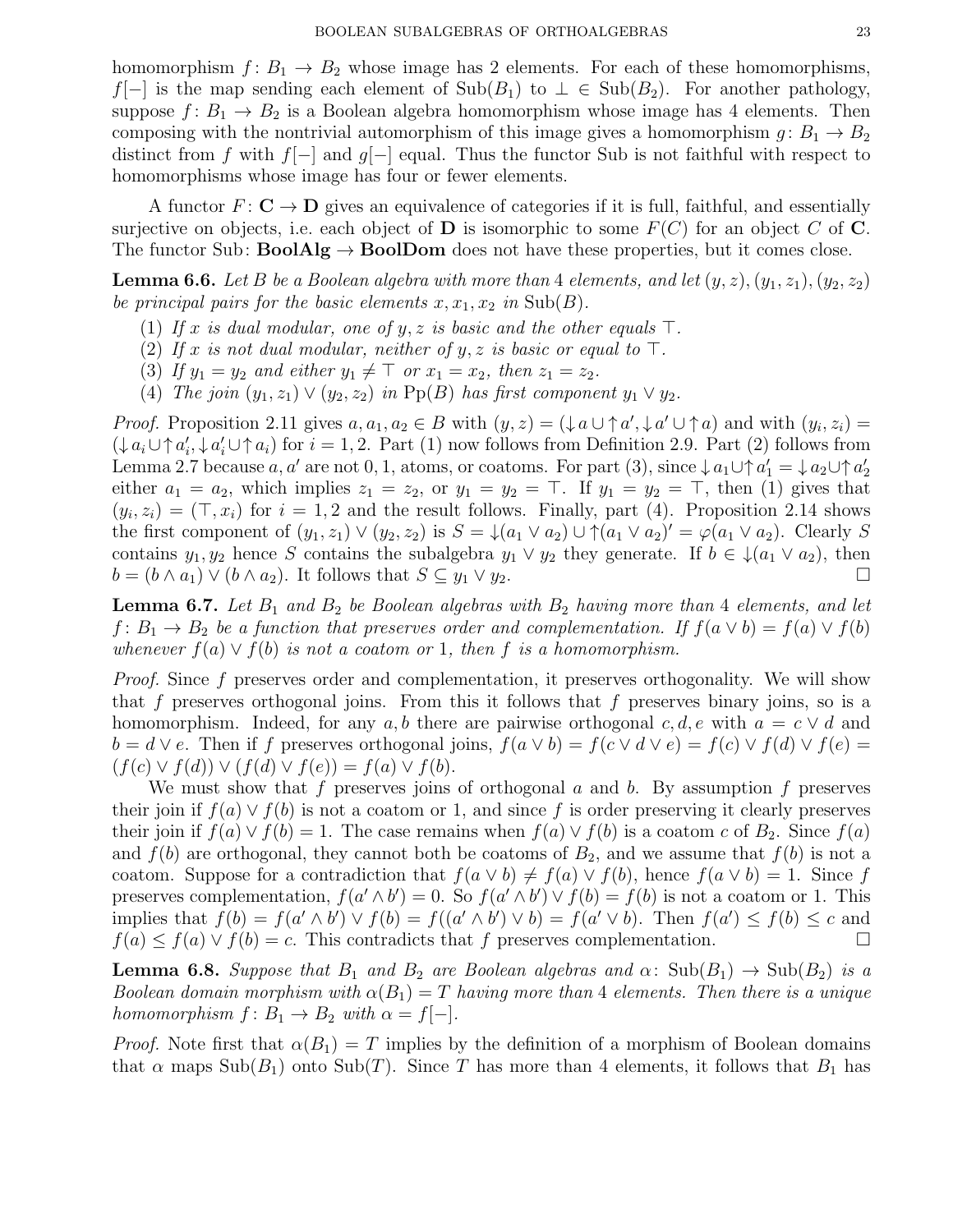more than 4 elements. Then by Theorem 2.15 there are isomorphisms

$$
B_1 \simeq \text{Pp}(\text{Sub}(B_1)) \qquad a \mapsto (\downarrow a \cup \uparrow a', \downarrow a' \cup \uparrow a) = \varphi_{B_1}(a),
$$
  

$$
T \simeq \text{Pp}(\text{Sub}(T)) \qquad b \mapsto (\downarrow_T b \cup \uparrow_T b', \downarrow_T b' \cup \uparrow_T b) = \varphi_T(b).
$$

For  $(y, z)$  a principal pair of Sub $(B_1)$ , Definition 6.2 gives that  $(\alpha(y), \alpha(z))$  is a principal pair in  $\downarrow \alpha(B_1) = \downarrow T = Sub(T)$ . So there is a function  $(\alpha, \alpha)$ : Pp(Sub $(B_1)$ )  $\rightarrow$  Pp(Sub $(T)$ ) taking  $(y, z)$  to  $(\alpha(y), \alpha(z))$ . Let  $f: B_1 \to T$  be the unique function making the square below commute.



Explicitly, f is given for each  $a \in B_1$  by  $f(a) = b$  where  $b \in T$  is the unique element with

$$
\alpha(\downarrow a \cup \uparrow a') = \downarrow_T b \cup \uparrow_T b',
$$
  

$$
\alpha(\downarrow a' \cup \uparrow a) = \downarrow_T b' \cup \uparrow_T b.
$$

Suppose  $g: B_1 \to B_2$  is a homomorphism with  $\alpha = g[-]$ . Then  $g[B_1] = \alpha(B_1) = T$ , so the image of g is T. Thus  $g[\downarrow a \cup \uparrow a'] = \downarrow_T g(a) \cup \uparrow_T g(a)'$ , and  $g[\downarrow a' \cup \uparrow a] = \downarrow_T g(a)' \cup \uparrow_T g(a)$ , and this gives  $g(a) = f(a)$ . So there is at most one homomorphism from  $B_1$  to  $B_2$  whose image mapping is  $\alpha$ , and the candidate for this homomorphism is the function f.

It remains to show that f is a homomorphism and the image map  $f[-]$  equals  $\alpha$ . To show that f is a homomorphism, it suffices to show that  $(\alpha, \alpha)$  is a homomorphism, which will follow from Lemma 6.7, whose conditions we verify. Condition (3) of Definition 6.2 shows that  $(\alpha, \alpha)$ is order preserving. For  $(y, z) \in \text{Pp}(\text{Sub}(B_1))$  with  $(\alpha(y), \alpha(z)) = (v, w)$ , we see that  $(\alpha, \alpha)$ preserves complementation since

$$
(\alpha, \alpha)((y, z)') = (\alpha(z), \alpha(y)) = (\alpha(y), \alpha(z))' = ((\alpha, \alpha)(y, z))'.
$$

To show the final condition of Lemma 6.7, suppose that  $(y_1, z_1)$  and  $(y_2, z_2)$  are such that  $(\alpha(y_1), \alpha(z_1)) \vee (\alpha(y_2), \alpha(z_2))$  is not 1 or a coatom of Pp(Sub(T)). This means that the first coordinate of this join is not T. Using Lemma 6.6 and the fact that  $\alpha$  preserves joins, we have the following, where  $\star$  indicates an irrelevant second component:

$$
(\alpha, \alpha)((y_1, z_1) \vee (y_2, z_2)) = (\alpha, \alpha)(y_1 \vee y_2, \star) = (\alpha(y_1) \vee \alpha(y_2), \star)
$$

$$
(\alpha, \alpha)(y_1, z_1) \vee (\alpha, \alpha)(y_2, z_2) = (\alpha(y_1), \alpha(z_1)) \vee (\alpha(y_2), \alpha(z_2)) = (\alpha(y_1) \vee \alpha(y_2), \star)
$$

These are principal pairs in  $\text{Sub}(T)$  with the same first component that is different from T, so by Lemma 6.6 they are equal. Thus  $(\alpha, \alpha)$  satisfies the hypotheses of Lemma 6.7, so it, and hence also  $f$ , is a homomorphism.

Finally, it remains to show that  $f[-] = \alpha$ . Let  $a \in B_1$ . Then  $(\downarrow a \cup \uparrow a', \downarrow a' \cup \uparrow a)$  is a principal pair for  $x = \{0, a, a', 1\}$ . By Definition 6.2,  $(\alpha(\downarrow a \cup \uparrow a'), \alpha(\downarrow a' \cup \uparrow a))$  is a principal pair for  $\alpha(x)$ . By construction this is the principal pair  $(\downarrow f(a) \cup \uparrow f(a)', \downarrow f(a)' \cup \uparrow f(a))$  for  $\{0, f(a), f(a)', 1\}.$  Thus  $\alpha(x) = f[x]$ . So  $\alpha$  and  $f[-]$  agree on the basic elements of Sub $(B_1)$ . Preservation of joins then shows  $\alpha = f[-]$ .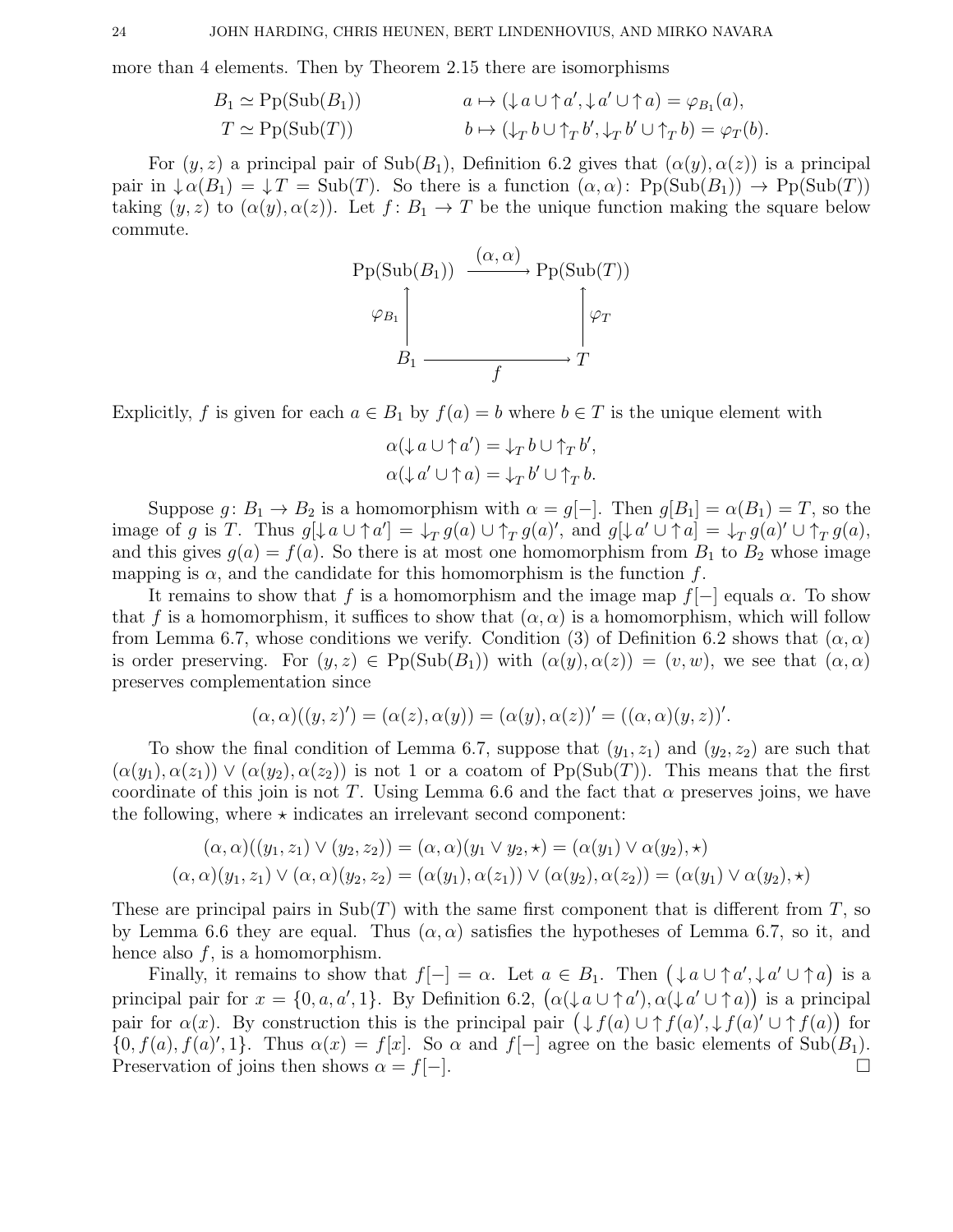**Theorem 6.9.** The functor Sub: **BoolAlg**  $\rightarrow$  **BoolDom** is essentially surjective on objects, faithful except with regards to Boolean algebra homomorphisms whose image has 4 or fewer elements, and full except possibly with regards to Boolean domain morphisms whose image has 2 elements.

Proof. Essential surjectivity follows from Sachs' result [17], which determines a Boolean algebra B up to isomorphism except when  $\text{Sub}(B)$  has a single element. The statements about fullness and faithfulness follow from Lemma 6.8.

# 7. Concluding remarks

Preceding descriptions of quantum structures were mostly based on *maximal* Boolean subalgebras (blocks) and their intersections, which are again maximal common Boolean subalgebras. This approach led to serious combinatorial problems in applications. In contrast to it, we propose here two other approaches. First, we use the structure of all Boolean subalgebras. This description is not optimized, but it is well understood thanks to the previous work of Sachs on the Boolean case. Besides, we have shown that the lattice of Boolean subalgebras itself determines an orthoalgebra, without refering to their elements at all. The second step is that we prove that even the structure of "small" Boolean subalgebras is sufficient to reconstruct an orthoalgebra. (Here "small" means with up to 16-elements.) There were attempts to describe quantum structures by the orthogonality relation only [11], thus refering only to Boolean subalgebras with up to 8-elements, but there was no progress for decades. Although our descriptions are not very concise, they at least offer two alternatives to the standard approach which did not bring substantial progress during the last 30 years.

We have reconstructed up to isomorphism a nontrivial Boolean algebra B from its Boolean domain  $\text{Sub}(B)$  first with principal pairs, and then with directions. The posets of the form  $\text{Sub}(B)$  for a Boolean algebra B had been earlier characterized [6]. These results provide a bijection between isomorphism classes of nontrivial Boolean algebras and isomorphism classes of Boolean domains. This object level correspondence is lifted to a functorial correspondence between the category of nontrivial Boolean algebras and Boolean domains. This functor is shown to be nearly an equivalence.

We extended our method to reconstruct up to isomorphism a nontrivial orthoalgebra A from its orthodomain  $BSub(A)$  using directions. We further characterized the posets that arise as  $BSub(A)$  for some orthoalgebra A as the tall orthodomains with enough directions. This provides a bijection between isomorphism classes of nontrivial orthoalgebras and isomorphism classes of tall orthodomains with enough directions. We also provide an isomorphism between isomorphism classes of nontrivial orthoalgebras and isomorphism classes of short orthodomains with enough directions.

### **REFERENCES**

- [1] S. Burris and H. P. Sankappanavar, A Course in Universal Algebra, Graduate Texts in Mathematics, 78. Springer-Verlag, New York-Berlin, 1981.
- [2] J. Czelakowski, Partial Boolean algebras in a broader sense, Studia Logica 38:1–16, 1979.
- [3] A. Döring and J. Harding, Abelian subalgebras and the Jordan structure of a von Neumann algebra, Houston J. Math. 42(2):559–568, 2016.
- [4] A. Dvurečenskij and S. Pulmannová, New Trends in Quantum Structures. Kluwer/Dordrecht & Ister/ Bratislava, 2000.
- [5] D. J. Foulis, R. J. Greechie, and G. T. Rüttimann, Filters and supports in orthoalgebras, Internat. J. Theoret. Phys. 31(5):789–807, 1992.